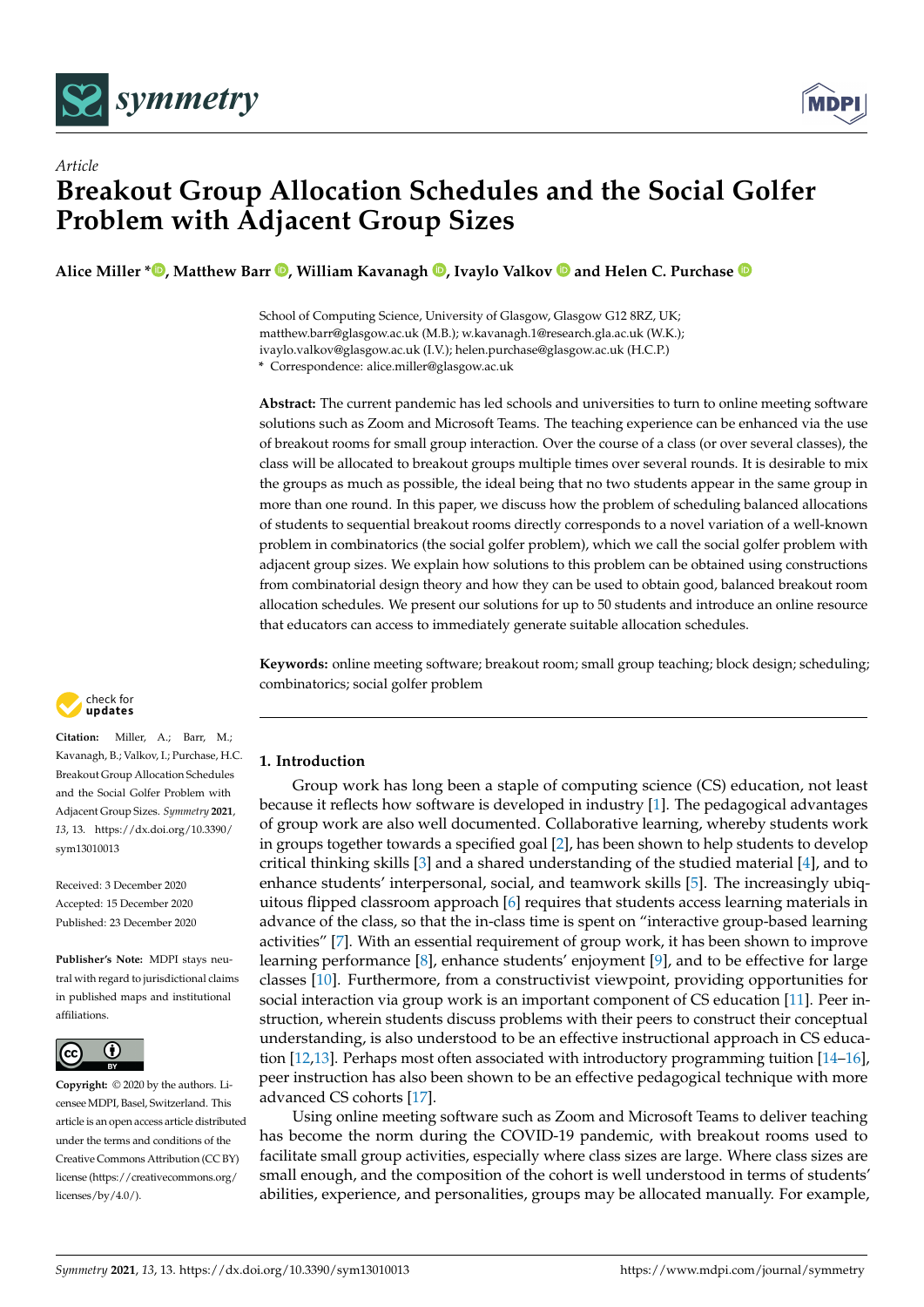Ref. [\[18\]](#page-14-16) describes how manually constructed breakout groups comprising five or six students of mixed ability were used on a software engineering programme during the COVID-19 pandemic. The carefully constructed composition of the groups in this case could be fixed, with students remaining in the same groups for each round of group activities. However, such an approach is not practicable with the larger cohorts that are typical of CS university programmes. Furthermore, the repeated manual allocation of students to new groups ensuring the desired properties is prohibitively time-consuming, and not practical to administer in class, in real time.

Where manual allocation is not possible or practical, the facility to randomise allocation—as offered by tools such as Zoom—is a tempting alternative. Random selection works well once, for the first round, but subsequent random allocations are likely to allocate participants to groups with people they have been in a group with in a previous round. This is exacerbated as the number of rounds increases. Such an approach is not ideal for at least two reasons: first, problems associated with personality clashes between students will be amplified by repeated allocation to the same groups; second, any combinations where the difference in students' abilities proves problematic will persist from one round to the next.

Thus, the ideal solution is to programmatically assign students to new groups for each round, such that they are not allocated to groups with the same fellow students and, ideally, no two students appear in the same group in more than one round. Furthermore, prior literature suggests that having groups of four to six students is optimal [\[19–](#page-14-17)[21\]](#page-14-18), so this is assumed here.

Zoom currently has two options for allocating participants to breakout sessions, either random or set by the host (or co-host). If the latter option is chosen, individual rounds can be imported in the form of CSV files consisting of lists of participants' email addresses which correspond to their Zoom login IDs. Microsoft Teams also features breakout rooms (and has done since October 2020) and permits automated random allocation or manual assignment.

If random breakout rooms are used, it is difficult to maintain balance between rounds. Consider, for example, a class of 16 students. The host wants to allocate the students to 4 breakout rooms of size 4, and do this for 5 rounds. If we label the participants by numbers  $0, 1, \ldots, 15$  and allocate the groups randomly, an example of the successive rounds generated is as follows:

| <b>round 1:</b> $(1, 2, 5, 10)$ , | $(6, 7, 9, 12)$ ,   | $(3, 4, 11, 15)$ , | (0, 8, 13, 14) |
|-----------------------------------|---------------------|--------------------|----------------|
| <b>round 2:</b> $(1, 5, 8, 12)$ , | $(2, 4, 6, 10)$ ,   | $(0, 7, 14, 15)$ , | (3,7,9,13)     |
| <b>round 3:</b> $(2,3,4,6)$ ,     | $(8, 11, 13, 14)$ , | (1,7,9,10),        | (0, 5, 12, 15) |
| <b>round 4:</b> $(5, 6, 9, 13)$ , | $(3,4,7,8)$ ,       | (2, 10, 11, 12)    | (0, 1, 14, 15) |
| <b>round 5:</b> $(4, 5, 6, 12)$ , | $(9, 11, 13, 14)$ , | $(0, 2, 8, 15)$ ,  | (1,3,7,10)     |

Note that, for example, students 0 and 15 are allocated to the same group 4 times (in rounds 2, 3, 4 and 5). If the groups are allocated in a balanced way, this pair should be allocated to the same group at most once.

Neither Zoom or Microsoft Teams has functionality for allocation over multiple rounds, let alone for balanced allocation. However, scheduling the rounds in such a way as to be balanced by hand is extremely difficult, even for a relatively small number of students like 16.

Allocating items to groups in ways which have defined properties has been a subject of mathematical study for many years, namely combinatorial design theory. Designs (or *block designs* [\[22\]](#page-14-19)—see Section [4.1\)](#page-4-0) are mathematical structures in which points are allocated to blocks. This problem can be directly mapped onto our breakout room allocation problem (where points are participants and blocks are groups).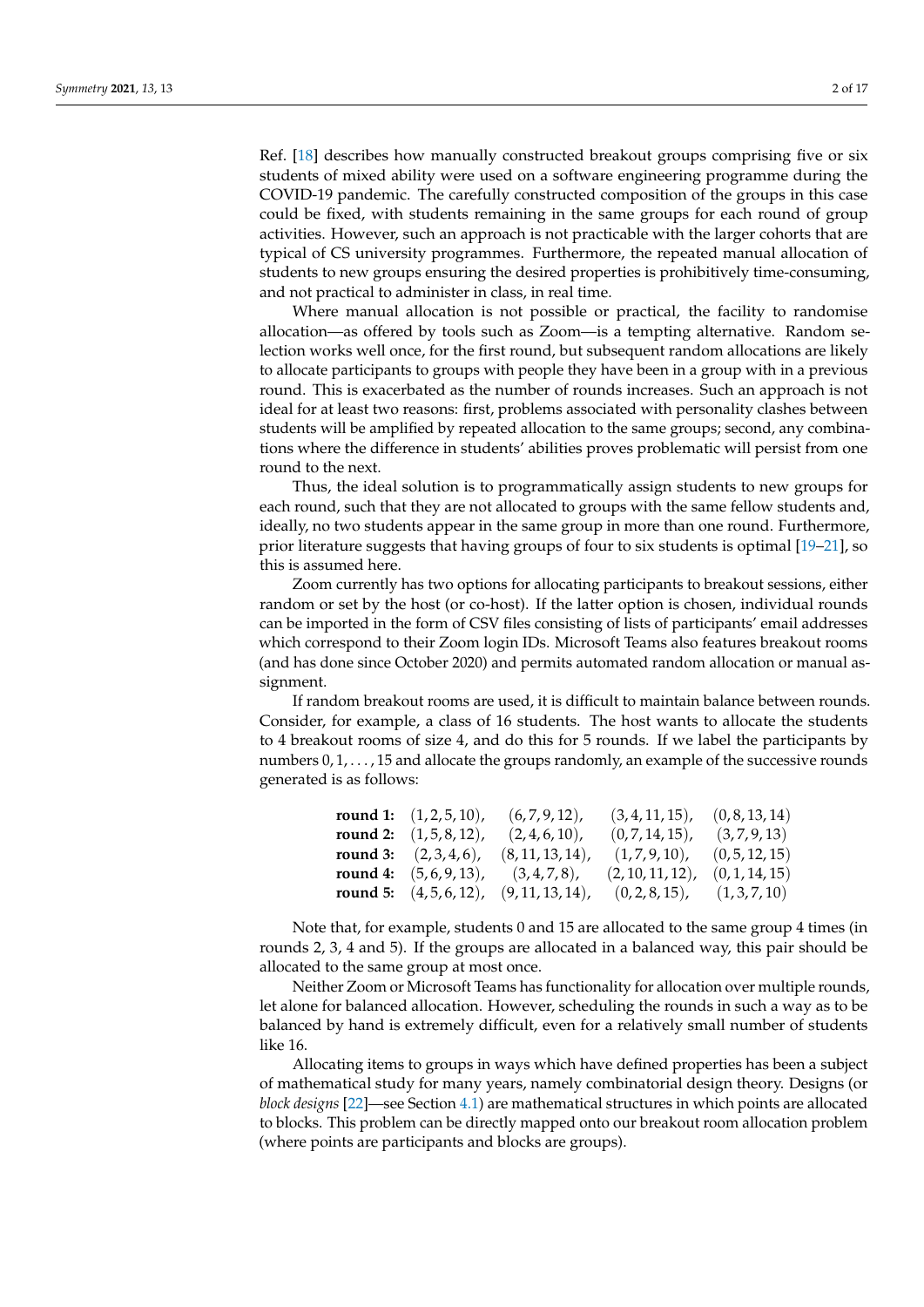To solve the example above, we need a particular type of mathematical structure called a Kirkman system. Fortunately for us, such a structure exists for 16 points and gives a solution to our round allocation as follows:

| <b>round 1:</b> $(0, 1, 2, 3)$ , | $(4,5,6,7)$ ,      |                    | (8, 9, 10, 11), (12, 13, 14, 15) |
|----------------------------------|--------------------|--------------------|----------------------------------|
| round 2: $(0, 7, 10, 13)$ ,      | $(3, 4, 9, 14)$ ,  | $(2, 5, 8, 15)$ ,  | (1, 6, 11, 12)                   |
| round 3: $(0, 5, 11, 14)$ ,      | $(1, 4, 10, 15)$ , | $(3, 6, 8, 13)$ ,  | (2,7,9,12)                       |
| round 4: $(0, 6, 9, 15)$ ,       | $(2, 4, 11, 13)$ , | $(1,7,8,14)$ ,     | (3, 5, 10, 12)                   |
| round 5: $(0, 4, 8, 12)$ ,       | $(1, 5, 9, 13)$ ,  | $(2, 6, 10, 14)$ , | (3, 7, 11, 15)                   |

In this case, each participant is in a group with every other participant exactly once.

Our example is chosen to both illustrate the difficulty of scheduling sequential allocations and the existence of an ideal solution. If fewer than 5 rounds were required, the same solution could be used, but some rounds ignored.

What if, for the number of participants, there is no suitable Kirkman System? Indeed, what if the number of participants is prime, so it is not possible to allocate the same number of participants to each block, even for a single round? In this paper, we consider what makes a good, balanced allocation schedule for the given parameters (number of participants, maximum number of rounds) and introduce a new combinatorial problem, the social golfer problem with adjacent group sizes (*SGA*). With additional constraints, solutions to *SGA* provide suitable good, balanced breakout room allocation schedules.

Social golfer-type problems are inherently linked to symmetry. Combinatorial search for solutions is hard due to the number of equivalent partial solutions at each level of search. Symmetry breaking [\[23–](#page-15-0)[28\]](#page-15-1) must be used to eliminate these equivalent structures and reduce the search space to a tractable size. In addition, although we do not describe them in this paper, the constructions we rely on in Section [4](#page-4-1) to generate Kirkman systems, nearly Kirkman systems and resolvable transversal designs, involve finite (Galois) groups to create parallel classes of blocks from a set of base blocks. The nature of finite groups prevents the repetition of pairs in different blocks by avoiding undesired periodicity due to symmetry.

Using existing constructions from design theory, we show how solutions to *SGA* can be obtained for up to 50 participants. We introduce an online tool which allows educators to generate good, balanced allocation schedules—currently for up to 70 participants.

## **2. Good, Balanced Allocation Schedules**

In this paper, we want to develop breakout room allocation schedules, that is, predefined sequences of rounds of participants allocated to groups. We call such an allocation schedule balanced when no two participants are allocated to a group together more than once.

The natural way to divide a set of participants into groups is to use equal group sizes. However, this is not always possible (if the number of participants is prime, say). However it makes sense to limit the number of group sizes to as small a number as possible, and to keep the difference in group sizes to a minimum. We therefore allow at most two group sizes and insist that the group sizes differ by at most one.

As previously mentioned, groups of four to six students are optimal [\[19–](#page-14-17)[21\]](#page-14-18). However, in some cases, this may be either impossible (when the number of participants is too small) or overly restrictive (when the number of participants is perfectly divisible by a number *p* greater than 2, but outside of this range, it might be preferable to have equal groups of size *p* rather than unequal group sizes within the desired range). We therefore define a good, balanced allocation schedule as follows:

<span id="page-2-0"></span>**Definition 1.** *For a set of v participants, a good balanced allocation schedule is a balanced allocation schedule for which:*

*1. there are at most* 2 *group sizes,*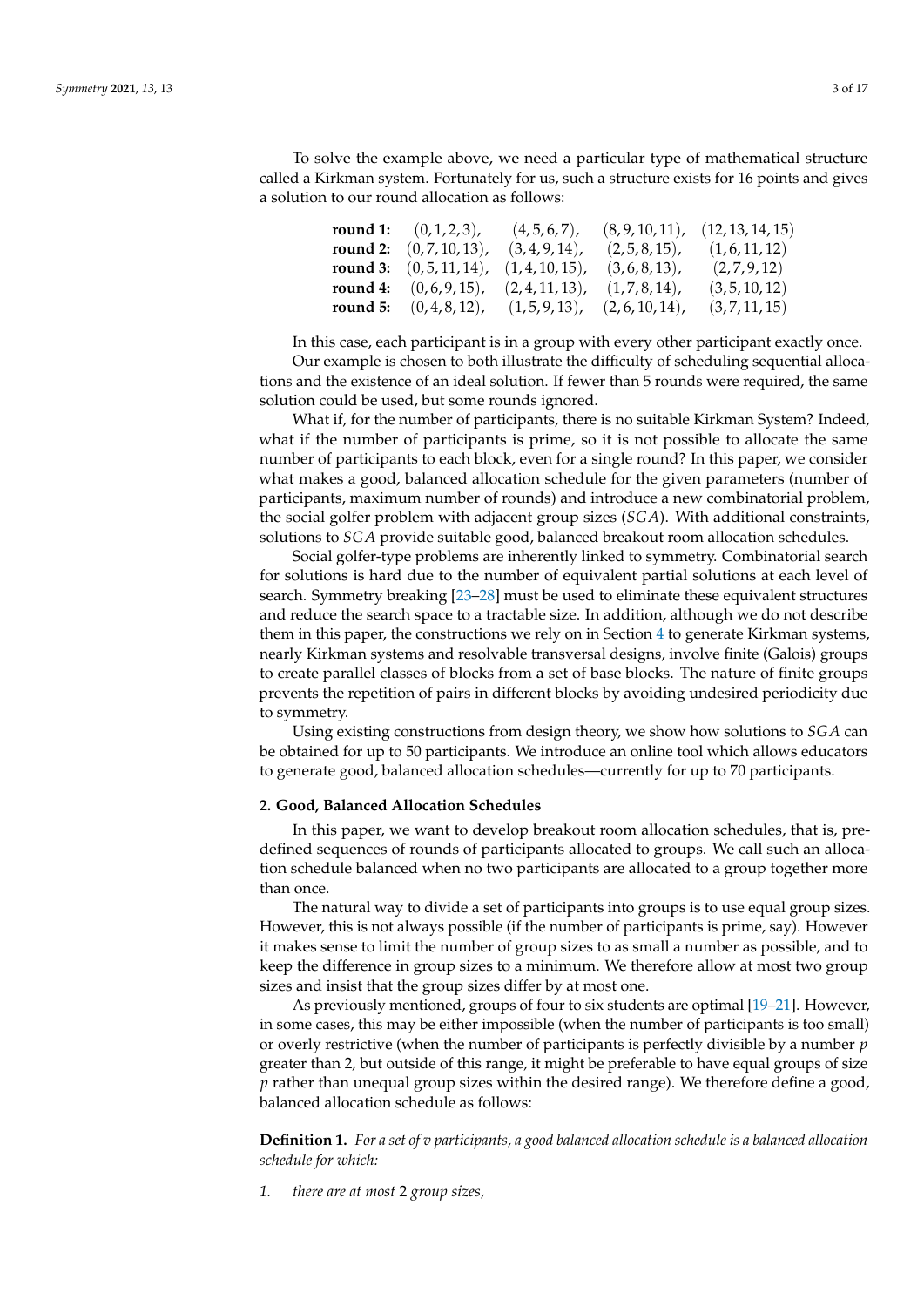- *2. group sizes differ by at most* 1*,*
- *3. every round has the same distribution of group sizes,*
- *4. if*  $v \ge 12$  *all groups have a size of at least* 3
- *5.* If  $v \ge 20$  and there are two group sizes, then all groups have sizes between 4 and 6.

# **3. The Social Golfer Problem and a Variation**

The problem of allocating a set of  $v$  participants to equal groups of size  $k$  in  $r$  rounds in such a way that every participant appears in every round and all pairs of participants appear in at most 1 group is a popular problem known as the social golfer problem (which we will refer to as *SGP*(*v*, *k*,*r*)) [\[29,](#page-15-2)[30\]](#page-15-3). It originated from the following question posed in 1998 to sci.op-research:

32 golfers play golf once a week, and always in groups of 4. For how many weeks can they play such that no two players play together more than once in the same group?

This problem and its generalisation to any number of players *v* and group size *k* have attracted particular attention in the combinatorial optimisation community, due to its highly combinatorial and symmetric nature. It has become a standard benchmark example to evaluate modelling and symmetry breaking techniques [\[25](#page-15-4)[,31\]](#page-15-5). Techniques for solving the social golfer problem include heuristic approaches [\[32\]](#page-15-6), Boolean satisfiability (SAT) encoding [\[33,](#page-15-7)[34\]](#page-15-8) and constraint-based techniques [\[23](#page-15-0)[,35](#page-15-9)[,36\]](#page-15-10). We do not provide details of these approaches here, but excellent surveys can be found in [\[29\]](#page-15-2), and more recently in [\[34,](#page-15-8)[37\]](#page-15-11).

The link between the social golfer problem and combinatorial designs, specifically mutually orthogonal Latin squares [\[22](#page-14-19)[,38\]](#page-15-12), Kirkman systems [\[22,](#page-14-19)[39](#page-15-13)[,40\]](#page-15-14) and resolvable group divisible designs [\[22\]](#page-14-19), is well known [\[29](#page-15-2)[,31](#page-15-5)[,41\]](#page-15-15). In this paper, we will refer to published best-known solutions to the social golfer problem [\[42](#page-15-16)[,43\]](#page-15-17), both for allocation schedules where there is only one group size, and to construct allocation schedules with two different group sizes, by adding or removing points to/from existing social golfer solutions.

Generally, the social golfer problem refers to fixed values of *v* and *k* and finding the largest *r* for which  $SGP(v, k, r)$  has a solution. In our context of allocation schedules, we may not require a maximal solution (as often only a few rounds are required, or the maximal solution would provide too many rounds to feasibly implement). However, finding the maximal solution (or the largest known solution) will allow any number of rounds *r'* up to this value to be obtained by choosing only the first *r'* rounds:

**Lemma 1.** If there is a solution for  $SG(v, k, r)$ , then there is a solution for  $SG(v, k, r')$ , for any r' *less than r.*

#### *The Social Golfer Problem with Adjacent Group Sizes*

Our problem, though, is broader. We want to find a (possibly maximal) set of rounds in the same way, but we do not insist that all groups have the same size. Indeed, in many cases, this would not be possible (if the number of participants is prime, for example). We do insist however that, for *v* sufficiently large, all rounds have the same distribution of group sizes, and there are at most 2 group sizes, which differ by at most 1.

We call this problem the social golfer problem with adjacent group sizes, which we define as follows:

**Definition 2.** Let *K* be a set of positive integers of size at most 2 and, if  $|K| = 2$ , then  $K =$ {*k*, *k* + 1} *for some k. Then, for a given v and r, the social golfer problem with adjacent group sizes, SGA*(*v*, *K*,*r*)*, is to allocate v participants to groups with sizes from K in r rounds in such a way that every participant appears in every round, all pairs of participants appear in at most* 1 *group, and all rounds have the same set of group sizes.*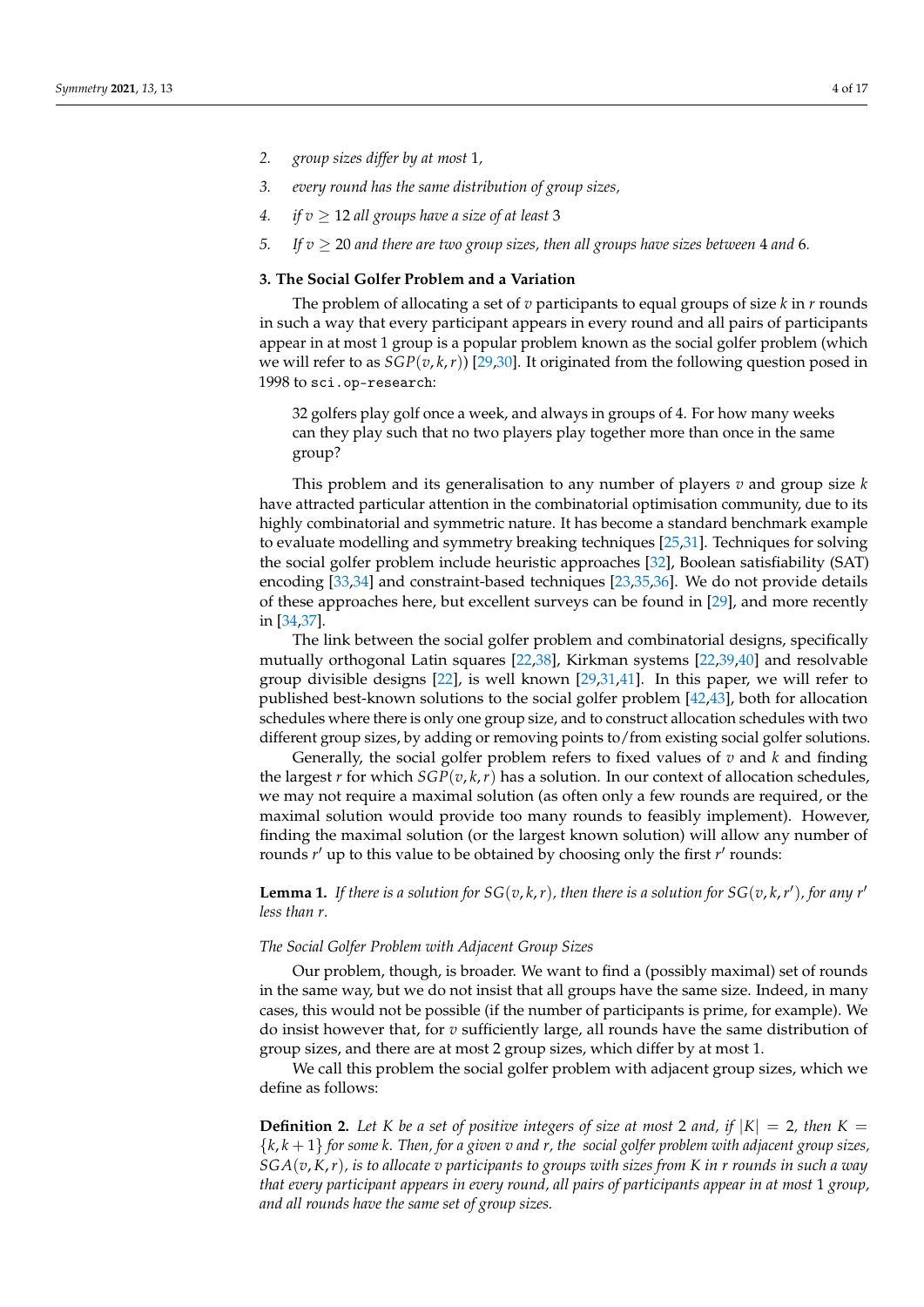Note that, if  $|K| = 1$ ,  $SGA(n, K, r)$  is simply  $SGP(v, k, r)$  for some *k*. As for the social golfer problem, we can construct solutions for any number of rounds r' less than the maximal number (or a maximum known number) of rounds, by choosing only the first *r*<sup>1</sup> rounds:

**Lemma 2.** If there is a solution for  $SGA(v, K, r)$ , then there is a solution for  $SGA(v, K, r')$ , for any *r* 0 *less than r.*

Note that for a given *v*, there can be many possibilities for *K* and thus a large number of ways to allocate participants to rounds. Our definition of a good balanced allocation (Definition [1\)](#page-2-0) allows us to impose additional constraints on the group sizes and so reduce the available allocations. In the rest of this paper, we use *SGP* and *SGA* to refer to the classes of social golfer problems and social golfer problem with adjacent group sizes (i.e., when we do not wish to specify a particular set of parameters).

In Section [4.1,](#page-4-0) we introduce some techniques that we use to construct solutions for the *SGA*, which correspond to good balanced allocation schedules.

## <span id="page-4-1"></span>**4. Finding Solutions to the SGA Using Results from Combinatorial Design Theory**

The problem of finding solutions to the *SGA* is closely linked to the field of combinatorial block designs [\[22\]](#page-14-19). In this case, a set of points *V* are placed into blocks in such a way that no pair of points appear in more than one block together. In this section, we provide some preliminary definitions and examples from the field of block designs and describe how we can find solutions to *SGA* from existing block designs and solutions to the social golfer problem.

#### <span id="page-4-0"></span>*4.1. Preliminary Definitions And Examples*

Our requirement to schedule groups of participants into a set of rounds in which every participant appears is equivalent to a parallel assignment of blocks in a design. Example [1](#page-4-2) illustrates this equivalence.

<span id="page-4-2"></span>**Example 1.** *Suppose we have a set of* 9 *participants who we want to arrange into* 4 *rounds, each containing groups of* 3 *students. In design theory terms, this is equivalent to saying that we have a set V of* 9 *points, which we will label* 0, 1, . . . , 8*, that we want to arrange into* 4 *parallel sets of* 3 *blocks, where no pair appears in more than one block. A solution to this problem is given below:*

|  | <b>round 1:</b> $(0,1,2)$ , $(3,6,7)$ , $(4,5,8)$ |  |
|--|---------------------------------------------------|--|
|  | <b>round 2:</b> $(0,3,4)$ , $(1,6,8)$ , $(2,5,7)$ |  |
|  | <b>round 3:</b> $(0,5,6)$ , $(1,4,7)$ , $(2,3,8)$ |  |
|  | <b>round 4:</b> $(0,7,8)$ , $(1,3,5)$ , $(2,4,6)$ |  |

In the rest of this section, we will refer to points and blocks rather than participants or students and groups, as we will be referring to structures within the context of block designs. Additionally (as can be seen below), the term group has a different meaning within this context.

In Example [1,](#page-4-2) every block has the same size, every point is in exactly one block with every other point, and the blocks can be arranged into rounds with every point appearing once per round. Designs with these properties are known as Kirkman systems [\[22\]](#page-14-19) and, in particular, when the blocks all have size 3, as Kirkman triple systems [\[39](#page-15-13)[,40\]](#page-15-14). This type of design will be useful for us, particularly because various constructions exist in the literature to construct them for certain parameters (number of points and size of blocks). However, they only exist for some parameters.

We refer to a Kirkman system on  $v$  points with blocks of size  $k$  as a  $KS(v, k)$  and a Kirkman triple system on *v* points as a *KTS*(*v*).

The following lemma shows the values of *v* and *k*, for  $v \le$  and  $3 \le k \le 7$ , for which a  $KS(v, k)$  exists. These values can be calculated from results in [\[22\]](#page-14-19) and references therein: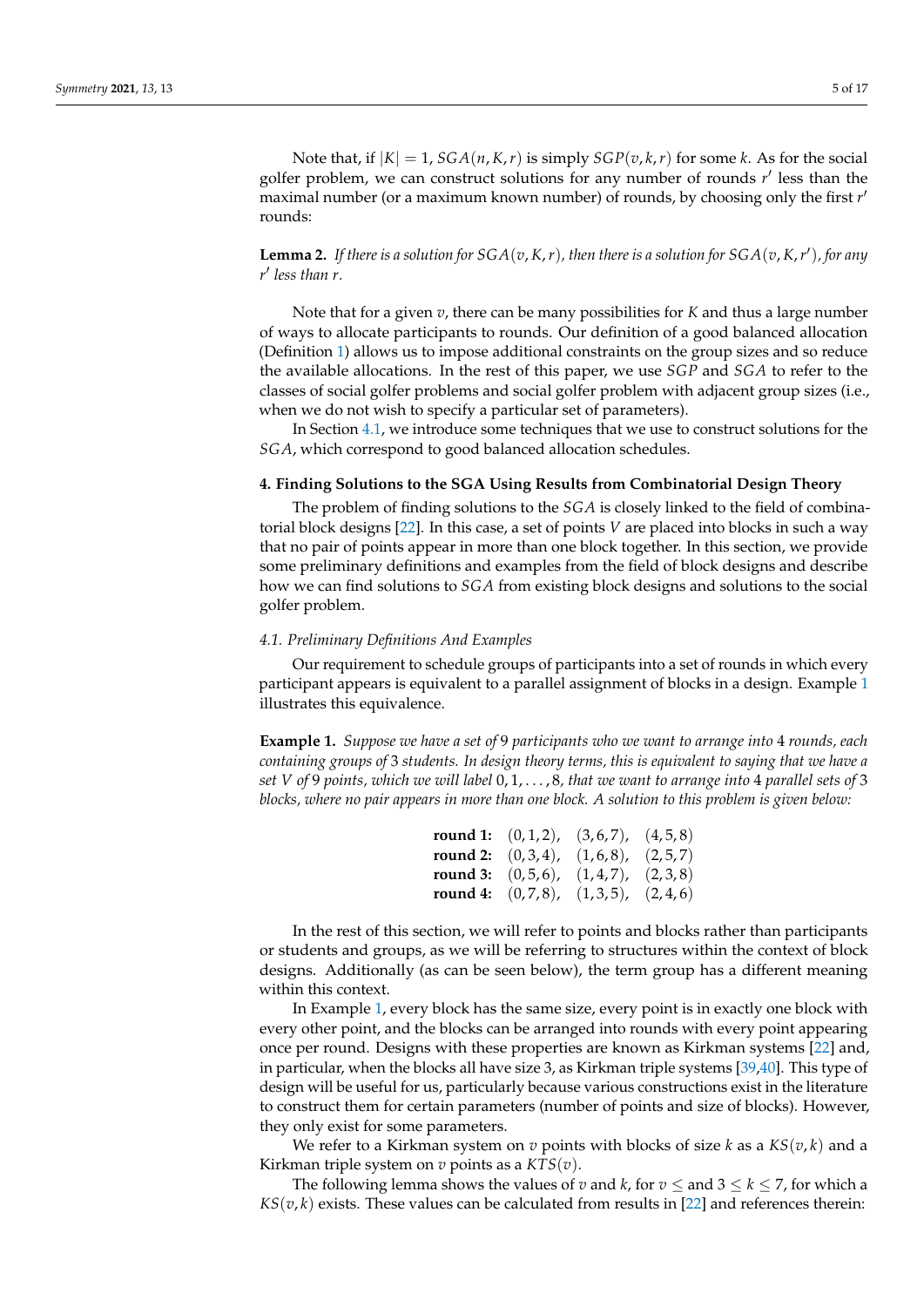A closely related type of design of which we make use, is a resolvable group divisible design [\[44\]](#page-15-18). In this case, the blocks can again be placed into parallel classes, but not all possible pairs are contained in the blocks; instead, some of the pairs are contained within another set of non-intersecting subsets of *V* known as groups. If the groups all have the same size *g* (which we shall assume hereafter), we refer to a  $RGDD(v, k, g)$  [\[45\]](#page-15-19). An *RGDD*(*v*, 3, 2) is known as a nearly Kirkman triple system (*NKTS*(*v*)).

<span id="page-5-1"></span>**Example 2.** *Suppose we want to create a solution to SGA*(20, {4},*r*) *for r as large as possible. There is no KS*(20, 4)*, so we cannot achieve a set of rounds in which every pair occurs exactly once. However, we can achieve* 5 *rounds of blocks, and the unused pairs can be arranged into a set of* 4 *groups of size* 5*. This is an example of an RGDD*(20, 4, 5)*:*

| round 1: | $(0, 1, 2, 3)$ ,      | $(4, 5, 6, 7)$ ,      | $(8, 9, 10, 11)$ , |
|----------|-----------------------|-----------------------|--------------------|
|          | $(12, 13, 14, 15)$ ,  | (16, 17, 18, 19)      |                    |
| round 2: | $(0, 5, 10, 15)$ ,    | $(4, 9, 14, 19)$ ,    | $(3, 8, 13, 18)$ , |
|          | $(2, 7, 12, 17)$ ,    | (1, 6, 11, 16)        |                    |
| round 3: | $(0, 7, 9, 18)$ ,     | $(2, 4, 11, 13)$ ,    | $(6, 8, 15, 17)$ , |
|          | $(1, 10, 12, 19)$ ,   | (3, 5, 14, 16)        |                    |
| round 4: | $(0, 6, 13, 19)$ ,    | $(3, 4, 10, 17)$ ,    | $(1,7,8,14)$ ,     |
|          | (5, 11, 12, 18)       | (2, 9, 15, 16)        |                    |
| round 5: | $(0, 11, 14, 17)$ ,   | $(1, 4, 15, 18)$ ,    | $(2, 5, 8, 19)$ ,  |
|          | $(3, 6, 9, 12)$ ,     | (7, 10, 13, 16)       |                    |
| groups:  | $(0, 4, 8, 12, 16)$ , | $(1, 5, 9, 13, 17)$ , | (2, 6, 10, 14, 18) |
|          | (3, 7, 11, 15, 19)    |                       |                    |

*The blocks of this design give a*  $SGA(20, {4}, 5)$ *. There is no*  $SGA(20, {4}, 6)$  *(see Lemma [3\)](#page-5-0).* 

An  $RGDD(v, k, 1)$  is a  $KS(v, k)$  as all pairs will appear in the blocks. Similarly, an *RGDD*( $v, k, k$ ) can be viewed as a *KS*( $v, k$ ) by treating the groups as additional blocks.

A particular type of resolvable group divisible design that we employ in this paper is one for which the number of groups is equal to the block size. In this case, every group contains a single point from every block (and vice versa) and the design is known as a resolvable transversal design. If the block size is *k* and the number of groups is *n*, we refer to an *RTD*( $k$ ,  $n$ ). The number of points in this case is  $k * n$  and the number of parallel rounds of blocks is *n*. This type of design is very useful because they can be generated easily using an existing construction technique (if they exist for the given parameters) [\[22\]](#page-14-19). Notice that Example [2](#page-5-1) is an *RTD*(4, 5).

#### *4.2. Constructing Solutions for Sga*

In many cases, when our parameters allow, we use existing Kirkman systems and resolvable group divisible designs and solutions to *SGP* to find solutions to *SGA*. In other cases, we add or remove points to/from blocks and groups of existing structures.

In order to produce our solutions, we need to access existing designs. We use the following resources:

- 1. Constructions for Kirkman triple systems [\[40\]](#page-15-14),
- 2. Resolvable transversal design construction using mutually orthogonal Latin squares [\[22\]](#page-14-19),
- 3. Online current best solutions to examples of the social golfer problem [\[43\]](#page-15-17),
- 4. Published small Kirkman systems [\[46\]](#page-15-20) and nearly Kirkman triple systems [\[47](#page-15-21)[,48\]](#page-15-22).

We do not go into detail here about the constructions and solutions listed above. We use the solutions and our own implementation of the constructions to create the designs on which our *SGA* solutions are built. Some useful results are given in Lemma [3.](#page-5-0)

<span id="page-5-0"></span>**Lemma 3.** *The following results hold:*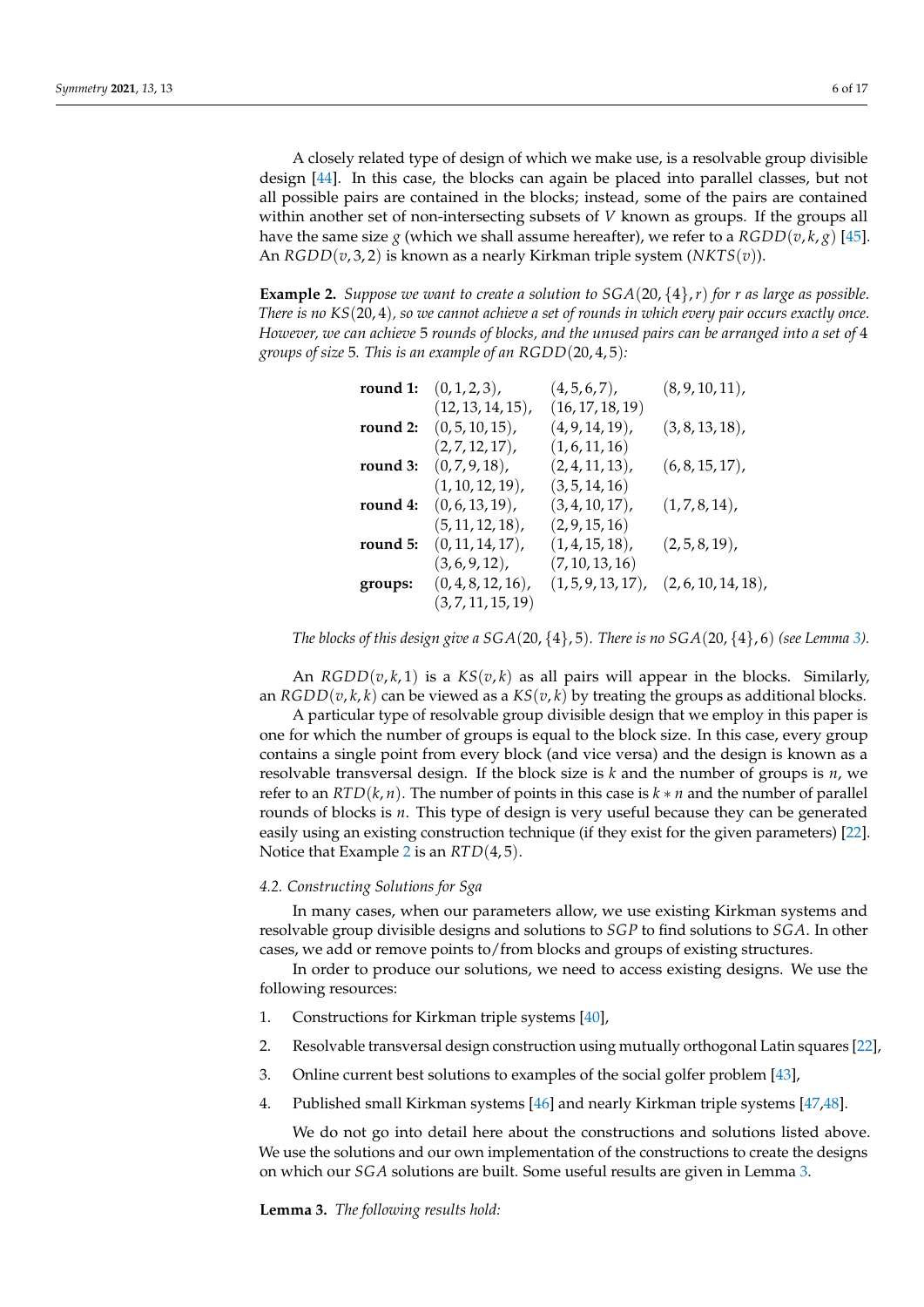- 
- *1. If a*  $KS(v, k)$  *exists then k divides v and k − 1 divides v − 1.*
- 2. *A*  $KTS(v, k)$  *exists if and only if*  $v \equiv 3 \pmod{6}$  *and*  $v \ge 9$ *. An NKTS*(*v*) *exists if and only if*  $v \equiv 0 \pmod{6}$  *and*  $v \ge 18 \pmod{49}$ .
- *3.* If there is a solution to  $SGA(v, K, r)$  where  $K = \{k, k+1\}$  and where, for every round, there *are*  $m_1 > 0$  *blocks of size k and*  $m_2 \geq 0$  *blocks of size*  $k + 1$ *, then r is at most*  $R(v, k, m_1, m_2)$ *)*, *the largest integer less than or equal to*  $v(v-1)/(k(m1(k-1) + m2(k+1))$ *.*
- *4. If*  $k = 4$  *and*  $v = 20$  *there is no solution to*  $SGP(20, 4, r)$  *with*  $r = R(20, 4, 5, 0)$  [\[50\]](#page-15-24).
- *5. There is no solution to*  $SGP(36, 6, r)$  *for*  $r > 3$  *(a consequence of [\[51\]](#page-15-25)).*

In the following example, we show how a solution to *SGA*(13, {3, 4}, 4) can be obtained by using an existing *KS* and removing points and blocks. We will use similar constructions for many of our *SGA* solutions. Note that we continue to use terms from block design theory throughout (points and blocks) to avoid confusion.

<span id="page-6-0"></span>**Example 3.** *Suppose we want to create a solution to SGA*(13, {3, 4},*r*)*. The only way to do this is for every round to have* 3 *blocks of size* 3 *and one of size* 4*. In order to construct such a set of blocks, we can start with a KS*(16, 4) *thus:*

|                                  |                  | $(2, 5, 8, 15)$ ,                               | (3, 4, 9, 14)                                                                                                                                   |
|----------------------------------|------------------|-------------------------------------------------|-------------------------------------------------------------------------------------------------------------------------------------------------|
|                                  |                  |                                                 | (3,6,8,13)                                                                                                                                      |
| round 4: $(0, 6, 9, 15)$ ,       | $(1,7,8,14)$ ,   | $(2, 4, 11, 13)$ ,                              | (3, 5, 10, 12)                                                                                                                                  |
| <b>round 5:</b> $(0, 1, 2, 3)$ , | $(4, 5, 6, 7)$ , |                                                 | (8, 9, 10, 11), (12, 13, 14, 15)                                                                                                                |
|                                  |                  | <b>round 2:</b> $(0,7,10,13)$ , $(1,6,11,12)$ , | round 1: $(0,4,8,12)$ , $(1,5,9,13)$ , $(2,6,10,14)$ , $(3,7,11,15)$<br><b>round 3:</b> $(0, 5, 11, 14)$ , $(1, 4, 10, 15)$ , $(2, 7, 9, 12)$ , |

*In order to construct rounds on* 13 *points only, we remove* 3 *points from the last block (i.e., the points in bold). This destroys the last block, so we will disregard the last round of blocks in our allocation schedule. These* 3 *points will not appear together in any other block, so we can be assured that no other block will be reduced to size less than* 3*. Removing these points and the final round of blocks, we obtain the following solution to SGA*(13, {3, 4}, 4)*:*

| <b>round 1:</b> $(0,4,8,12)(1,5,9)(2,6,10)(3,7,11)$ |
|-----------------------------------------------------|
| round 2: $(0,7,10)(1,6,11,12)(2,5,8)(3,4,9)$        |
| round 3: $(0,5,11)(1,4,10)(2,7,9,12)(3,6,8)$        |
| round 4: $(0,6,9)(1,7,8)(2,4,11)(3,5,10,12)$        |

We can use this technique to remove up to  $k + 1$  points from any existing  $KS(v, k + 1)$ and obtain solutions to  $SG(\overline{v}', \{k, k+1\}, r)$  for  $\overline{v} - k - 1 \leq \overline{v}' \leq \overline{v} - 1$  and appropriate values of *r*. We always remove points from the last block in the final round of the  $KS(v, k + 1)$ . If more than 1 point is to be removed, then the blocks from the final round of the  $KS(v, k+1)$ should not be included in the solution. If the points removed do not happen to be the largest points (as they were in Example [3\)](#page-6-0), then after every point is removed, the remaining points should be appropriately renumbered. It is also possible to remove more than  $k + 1$ points when the number of blocks per round is equal to  $k + 1$ . We only see one example of this (the first case where  $v = 11$  in Section [5.1\)](#page-12-0), so we do not go into any detail about this possibility here. We can use a similar approach to obtain solutions to  $SG(v', \{k, k+1\}, r)$ for  $v - n \le v' \le v - 1$  and appropriate values of *r* from any  $RTD(k + 1, n)$ . In this case, we can remove up to *n* points from the final group. As the groups are never used in our solutions (only the blocks), the maximum value of  $r$  in our solutions is the same as the number of rounds for the original  $RTD(k+1, n)$  (i.e., *n*).

In some cases we can obtain solutions to *SGA* by adding points to existing structures.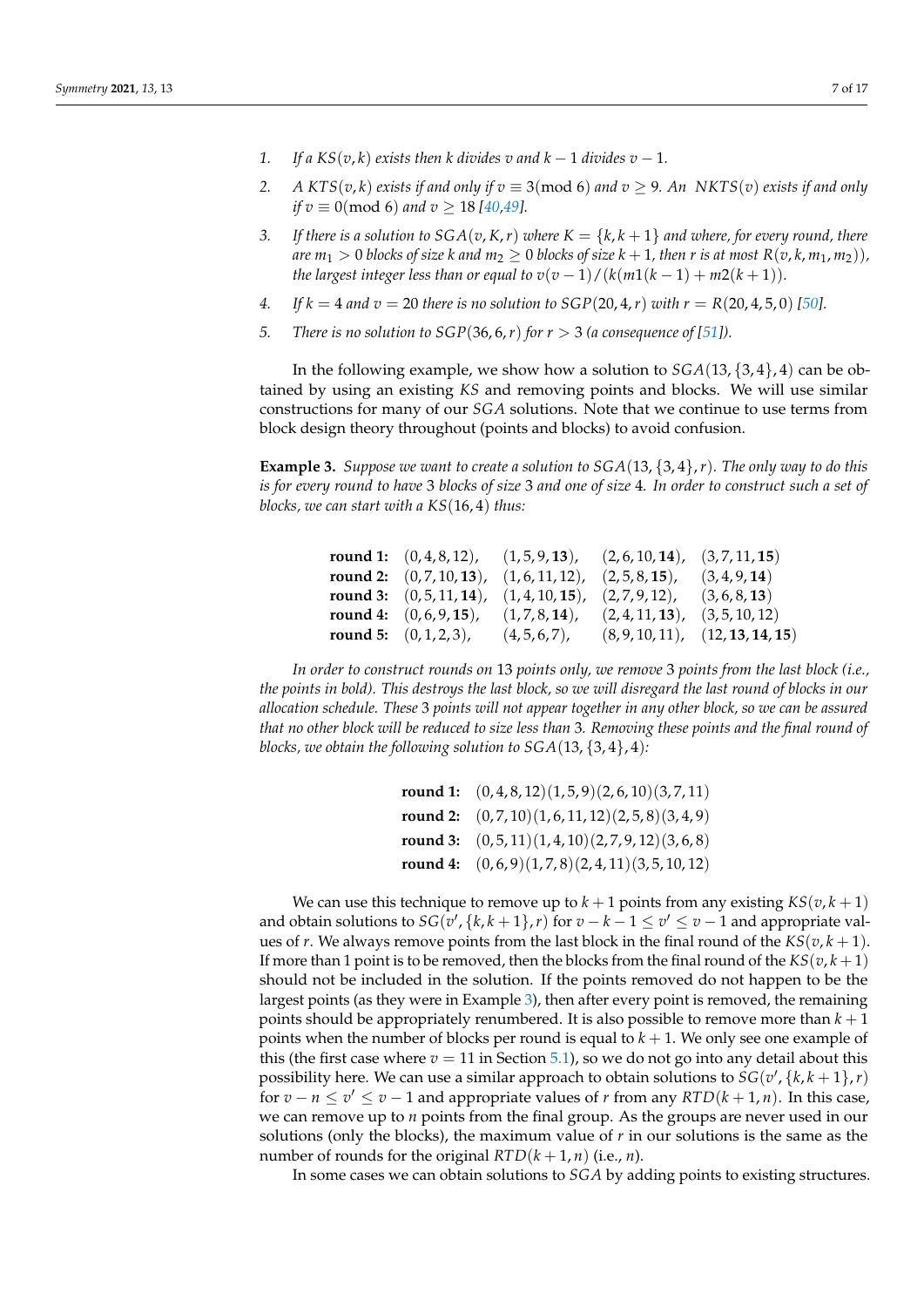<span id="page-7-0"></span>**Example 4.** *Suppose we want to create a solution to SGA*(19, {3, 4}, 6)*. One way to do this is for every round to have* 5 *blocks of size* 3 *and one of size* 4*. In order to construct a suitable set of blocks, we can start with an NKTS*(18)*. This is a set of parallel blocks of size* 3*, where every point is in a block with all but one of the other points:*

|          | round 1: $(0,2,3)(1,15,17)(5,6,11)(4,7,13)(8,12,14)(9,10,16)$             |
|----------|---------------------------------------------------------------------------|
| round 2: | $(1, 4, 16)(0, 4, 5)(3, 8, 10)(2, 9, 12)(6, 13, 15)(7, 11, 17)$           |
| round 3: | $(0,6,7)(1,11,13)(4,12,16)(5,10,14)(3,9,17)(2,8,15)$                      |
| round 4: | $(1, 10, 12)(0, 8, 9)(2, 13, 17)(3, 11, 15)(5, 7, 16)(4, 6, 14)$          |
|          | round 5: $(4, 9, 15)(2, 7, 14)(6, 12, 17)(8, 13, 16)(0, 10, 11)(1, 3, 5)$ |
|          | round 6: $(5, 8, 17)(3, 6, 16)(7, 10, 15)(9, 11, 14)(1, 2, 4)(0, 12, 13)$ |
|          | round 7: $(2, 11, 16)(4, 10, 17)(5, 9, 13)(3, 7, 12)(0, 14, 15)(1, 6, 8)$ |
|          | round 8: $(3, 13, 14)(5, 12, 15)(4, 8, 11)(2, 6, 10)(1, 7, 9)(0, 16, 17)$ |

*Observe that the blocks in boldface are all from different rounds and do not intersect. We can therefore add a new point to these blocks and, including only those rounds for which the new point has been added, obtain a solution to SGA*(19, {3, 4}, 6)

| round 1: $(0, 2, 3, 18)(1, 15, 17)(5, 6, 11)(4, 7, 13)(8, 12, 14)(9, 10, 16)$ |
|-------------------------------------------------------------------------------|
| round 2: $(1, 4, 16, 18)(0, 4, 5)(3, 8, 10)(2, 9, 12)(6, 13, 15)(7, 11, 17)$  |
| round 3: $(4, 9, 15)(2, 7, 14)(6, 12, 17, 18)(8, 13, 16)(0, 10, 11)(1, 3, 5)$ |
| round 4: $(5, 8, 17)(3, 6, 16)(7, 10, 15, 18)(9, 11, 14)(1, 2, 4)(0, 12, 13)$ |
| round 5: $(2, 11, 16)(4, 10, 17)(5, 9, 13, 18)(3, 7, 12)(0, 14, 15)(1, 6, 8)$ |
| round 6: $(3, 13, 14)(5, 12, 15)(4, 8, 11, 18)(2, 6, 10)(1, 7, 9)(0, 16, 17)$ |

Our final example involves combining two *SGA* solutions for sets of  $v_1$  and  $v_2$  points respectively, each with block sizes *k* and  $k + 1$ , to create solutions for  $SGA(v, \{k, k + 1\}, r)$ for  $v = v_1 + v_2$  for suitable values of *r*. We only suggest using this approach for large values of  $v$  (see Section  $5.4$ ) but use a smaller example to demonstrate the approach.

<span id="page-7-1"></span>**Example 5.** *We can construct a solution for SGA*(38, {3, 4}, 6) *by combining two copies of the solution for*  $SGA(19, {3,4}, 6)$  *constructed in Example* [4.](#page-7-0) *Consider the sets*  $V_1 = {0, 1, 2, ..., 17, 18}$ *and*  $V_2 = \{0', 1', 2', \ldots, 18'\}$  *and combine the allocations on*  $V_1 \cup V_2$  *as follows:* 

|  | round 1: $(0, 2, 3, 18)(1, 15, 17)(5, 6, 11)(4, 7, 13)(8, 12, 14)(9, 10, 16)$                          |
|--|--------------------------------------------------------------------------------------------------------|
|  | $(0', 2', 3', 18') (1', 15', 17') (5', 6', 11') (4', 7', 13') (8', 12', 14') (9', 10', 16')$           |
|  | round 2: $(1,4,16,18)(0,4,5)(3,8,10)(2,9,12)(6,13,15)(7,11,17)$                                        |
|  | $(1', 4', 16', 18') (0', 4', 5') (3', 8', 10') (2', 9', 12') (6', 13', 15') (7', 11', 17')$            |
|  | round 3: $(4, 9, 15)(2, 7, 14)(6, 12, 17, 18)(8, 13, 16)(0, 10, 11)(1, 3, 5)$                          |
|  | $(4', 9', 15')(2', 7', 14')(6', 12', 17', 18')(8', 13', 16')(0', 10', 11')(1', 3', 5')$                |
|  | round 4: $(5, 8, 17)(3, 6, 16)(7, 10, 15, 18)(9, 11, 14)(1, 2, 4)(0, 12, 13)$                          |
|  | $(5', 8', 17')(3', 6', 16')(7', 10', 15', 18')(9', 11', 14')(1', 2', 4')(0', 12', 13')$                |
|  | round 5: $(2, 11, 16)(4, 10, 17)(5, 9, 13, 18)(3, 7, 12)(0, 14, 15)(1, 6, 8)$                          |
|  | $(2', 11', 16')$ $(4', 10', 17')$ $(5', 9', 13', 18')$ $(3', 7', 12')$ $(0', 14', 15')$ $(1', 6', 8')$ |
|  | round 6: $(3, 13, 14)(5, 12, 15)(4, 8, 11, 18)(2, 6, 10)(1, 7, 9)(0, 16, 17)$                          |
|  | $(3', 13', 14')(5', 12', 15')(4', 8', 11', 18')(2', 6', 10')(1', 7', 9')(0', 16', 17')$                |

*A solution for the set*  $V = \{0, 1, 2, \ldots, 33, 34, 37\}$  can then be obtained by renaming  $0'$  as  $19$ , 1 0 *as* 20*,* 2 0 *as* 21 *and so on:*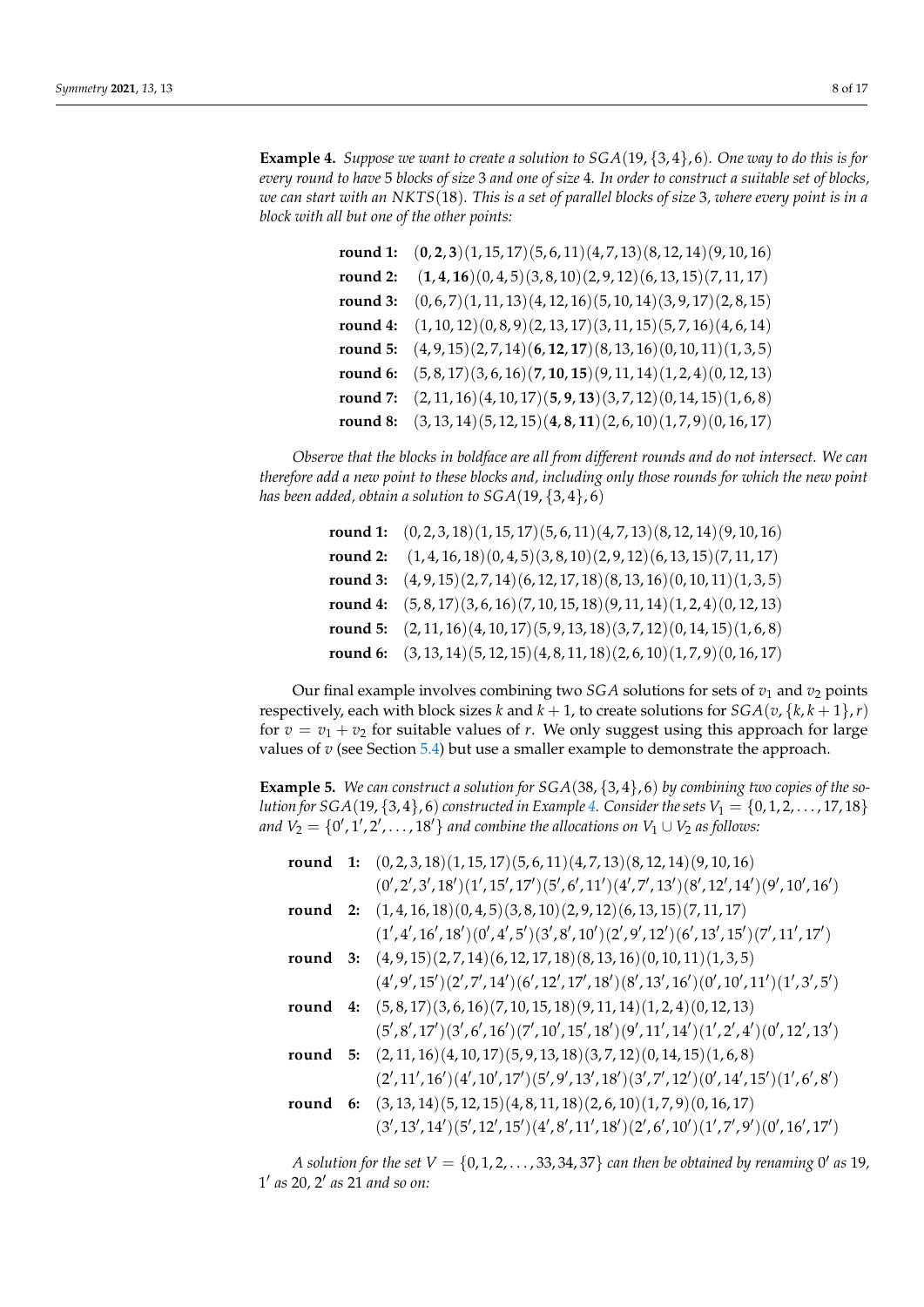|       | round 1: $(0, 2, 3, 18)(1, 15, 17)(5, 6, 11)(4, 7, 13)(8, 12, 14)(9, 10, 16)$  |
|-------|--------------------------------------------------------------------------------|
|       | $(19, 21, 22, 37)(20, 34, 36)(24, 25, 30)(23, 26, 32)(27, 31, 33)(28, 29, 35)$ |
|       | round 2: $(1,4,16,18)(0,4,5)(3,8,10)(2,9,12)(6,13,15)(7,11,17)$                |
|       | $(20, 23, 35, 37)(19, 23, 24)(22, 27, 29)(21, 28, 31)(25, 32, 34)(26, 30, 36)$ |
|       | round 3: $(4, 9, 15)(2, 7, 14)(6, 12, 17, 18)(8, 13, 16)(0, 10, 11)(1, 3, 5)$  |
|       | $(23, 28, 34)(21, 26, 33)(25, 31, 36, 37)(27, 32, 35)(19, 29, 30)(20, 22, 24)$ |
| round | 4: $(5, 8, 17)(3, 6, 16)(7, 10, 15, 18)(9, 11, 14)(1, 2, 4)(0, 12, 13)$        |
|       | $(24, 27, 36)(22, 25, 35)(26, 29, 34, 37)(28, 30, 33)(20, 21, 23)(19, 31, 32)$ |
| round | 5: $(2, 11, 16)(4, 10, 17)(5, 9, 13, 18)(3, 7, 12)(0, 14, 15)(1, 6, 8)$        |
|       | $(21, 30, 35)(23, 29, 36)(24, 28, 32, 37)(22, 26, 31)(19, 33, 34)(20, 25, 27)$ |
| round | 6: $(3, 13, 14)(5, 12, 15)(4, 8, 11, 18)(2, 6, 10)(1, 7, 9)(0, 16, 17)$        |
|       | $(22, 32, 33)(24, 31, 34)(23, 27, 30, 37)(21, 25, 29)(20, 26, 28)(19, 35, 36)$ |

In the above example, the two smaller sets had equal size—this need not be the case. If we were trying to find an allocation where  $v$  is odd, we would choose smaller sets of sizes  $(v-1)/2$  and  $(v+1)/2$  and use allocations for the smaller sets for which the blocks have similar sizes.

In the remainder of this section, we will examine  $SGA(v, K, r)$  solutions, for which the following conditions hold:

- 1.  $12 \le v \le 50$ ,
- 2. there are at most 2 block sizes,
- 3. block sizes differ by at most 1,
- 4. every round has the same distribution of block sizes, i.e., either all rounds have blocks of the same size (*k*) or they have  $m_1$  blocks of size *k* and  $m_2$  blocks of size  $k + 1$ , where  $m_1$  and  $m_2$  are the same for all rounds
- 5. If  $v \ge 20$  and there are two block sizes then all blocks have size between 4 and 6.
- 6. *r* is the largest for which a solution has been found.

The reason for our focus on this constrained set of solutions to  $SGA(v, K, r)$  is that they correspond to good, balanced allocation schedules (see Definition [1\)](#page-2-0).

We let *K* be the set of block sizes, where  $K = \{k\}$  (a set containing a single value *k*) or  $K = \{k, k+1\}$  (a set containing values *k* and  $k+1$ ). If  $K = \{k\}$  then, in order for there to be at least two rounds, we must have  $v \geq k^2$ . Similarly if  $K = \{k, k+1\}$ , then  $v \geq k^2 + k + 1$ .

In this paper, we present solutions to  $SGA(v, K, r)$  for all  $v \le 50$ , where *K* satisfies the conditions above, and where there are  $m_1$  blocks of size  $k$  and  $m_2$  blocks of size  $k + 1$ . We will use the notation described in Table [1.](#page-9-0) Note that the best available solution for  $SG(v, k)$ is a published solution for  $SG(v, k, r)$ , for which *r* is largest.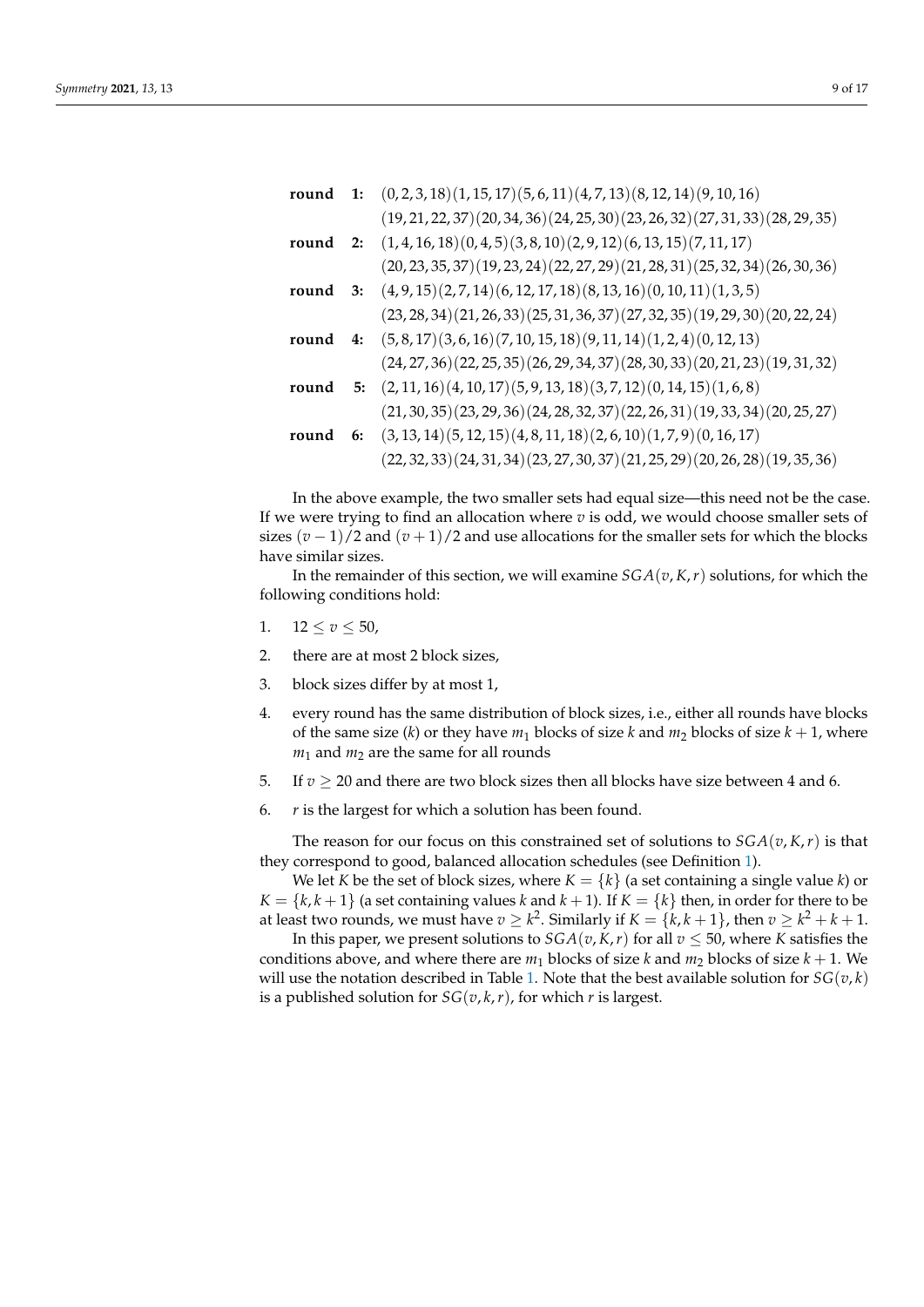| ∸ | ັ | ۰ |
|---|---|---|
|   |   |   |
|   |   |   |
|   |   |   |
|   |   |   |

| <b>Notation</b>   | Description                                                                                                                                                                                                              |
|-------------------|--------------------------------------------------------------------------------------------------------------------------------------------------------------------------------------------------------------------------|
| KS(v,k)           | use a $KS(v, k)$                                                                                                                                                                                                         |
| $KS(v,k) - p$     | use a $KS(v, k)$ with p points removed from a single block in the final round                                                                                                                                            |
| $KS(v,k) - p, B$  | use a $KS(v, k)$ with p points removed from a single block in the final round<br>and the final round of blocks removed                                                                                                   |
| NKTS(v)           | use a $NKTS(v)$                                                                                                                                                                                                          |
| RTD(k, n)         | use the blocks of an $RTD(k, n)$                                                                                                                                                                                         |
| $RTD(k, n) - p$   | use the blocks of an $RTD(k, n)$ with p points removed from a single group                                                                                                                                               |
| SG(v,k)           | use the best available solution to the social golfer problem for $v$ players<br>in groups of size $k$                                                                                                                    |
| $SG(v,k) - p$     | use the best available solution to the social golfer problem for $v$ players<br>in groups of size $k$ , with $p$ points removed, no pair of which appear in a<br>block of the $SG(v, k)$                                 |
| $SG(v, k) - p, B$ | as above, but remove the points from final block and remove the final<br>round of blocks                                                                                                                                 |
| $D + p$           | use an existing design D (a Kirkman system or resolvable transversal<br>design, say), with $p$ points added, each to a single block in each round, where<br>these blocks don't intersect, for as many rounds as possible |

<span id="page-9-0"></span>**Table 1.** Notation used in Tables.

All of our solutions are presented in Tables [2](#page-9-1)[–4.](#page-11-0) For brevity, we denote sets  $\{k\}$  and  ${k, k+1}$  as *k* and *k*, *k* + 1, respectively, and for any empty cell, refer to the values in the cell above. We show the theoretical maximum number of rounds (*MAX*), where *MAX* is determined from the results of Lemma [3.](#page-5-0) We indicate cases where Lemma [3](#page-5-0) implies that  $MAX < R(v, k, m_1, m_2)$  with an asterisk. This maximum is not necessarily achievable. In the last two columns, we indicate how a set of parallel rounds for these parameters can be obtained, using existing results and techniques similar to those used in Examples [3](#page-6-0) and [4](#page-7-0) and show the actual number of rounds achieved (*r*).

For any set of parameters *v*, *k*, *m*<sup>1</sup> and *m*2, many solutions may exist—we only provide one solution, as that is all we need for our purposes. Listing all solutions and classifying them would be a different problem and out of the scope of this paper. For similar reasons, although *r* may be the best possible number of rounds in some instances, we do not claim this to be true in all cases, or attempt to prove it when it is. We simply include the largest solution that we have found so far.

| $\overline{v}$ | K              | m1, m2 | <b>MAX</b> | Solution           | r              |  |
|----------------|----------------|--------|------------|--------------------|----------------|--|
| 12             | 3              | 4,0    | $4^*$      | $KS(16, 4) - 4, B$ | 4              |  |
| 13             | 3,4            | 3,1    | 5          | $KS(16, 4) - 3, B$ | $\overline{4}$ |  |
| 14             | 3,4            | 2, 2   | 5          | $KS(16, 4) - 2, B$ | $\overline{4}$ |  |
| 15             | 3              | 5,0    | 7          | KS(15,3)           | 7              |  |
|                | 3,4            | 1,3    | 5          | $KS(16, 4) - 1$    | 5              |  |
| 16             | $\overline{4}$ | 4,0    | 5          | KS(16, 4)          | 5              |  |
|                | 3,4            | 4,1    | 6          | $RTD(4,5) - 4$     | 5              |  |
| 17             | 3,4            | 3,2    | 6          | $RTD(4,5) - 3$     | 5              |  |
| 18             | 3              | 6,0    | 8          | NKTS(18,3)         | 8              |  |
|                | 3,4            | 2,3    | 6          | $RTD(4,5) - 2$     | 5              |  |
| 19             | 3,4            | 1,4    | 6          | $RTD(4,5) - 1$     | 5              |  |
|                |                | 5,1    | 8          | $NKTS(18) + 1$     | 6              |  |
|                |                |        |            |                    |                |  |

<span id="page-9-1"></span>**Table 2.** Solutions to *SGA*(*v*, *K*, *r*) where *r* ≥ 3, 12 ≤ *v* ≤ 19, and *K* = {3}, {4} or {3, 4}.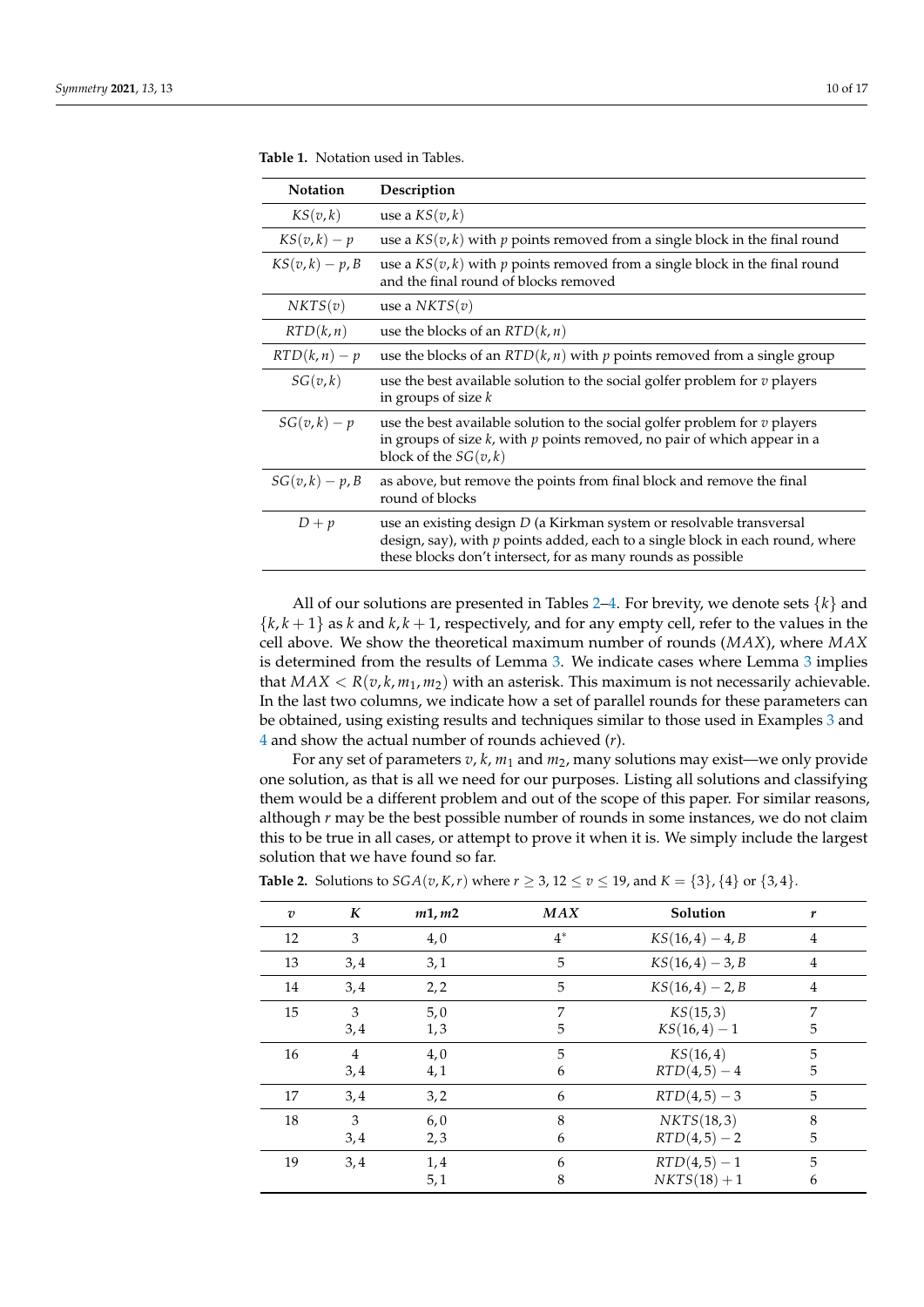| $\boldsymbol{v}$ | K                           | m1, m2       | MAX                                  | Solution                          | r                                |
|------------------|-----------------------------|--------------|--------------------------------------|-----------------------------------|----------------------------------|
| 20               | $\overline{4}$              | 5,0          | $5^*$                                | RTD(4,5)                          | 5                                |
| 21               | 3                           | 7,0          | $10\,$                               | KS(21,3)                          | $10\,$                           |
|                  | 4, 5                        | 4,1          | 6                                    | $KS(25,5) - 4, B$                 | $\mathbf 5$                      |
| 22               | 4,5                         | 3,2          | $\boldsymbol{6}$                     | $KS(25,5) - 3, B$                 | $\mathbf 5$                      |
| 23               | 4,5                         | 2,3          | $\boldsymbol{6}$                     | $KS(25,5) - 2, B$                 | 5                                |
| 24               | $\ensuremath{\mathfrak{Z}}$ | 8,0          | 11                                   | NKTS(24,3)                        | 11                               |
|                  | $\overline{4}$              | 6,0          | $\boldsymbol{7}$                     | KS(24, 4)                         | 7                                |
|                  | 4,5                         | 1,4          | 6                                    | $KS(25,5)-1$                      | 6                                |
| 25               | 5                           | 5,0          | $\boldsymbol{6}$<br>7                | KS(25,5)                          | 6                                |
|                  | 4,5                         | 5,1          |                                      | $SG(30,5) - 5, B$                 | 5                                |
| 26               | 4,5                         | 4, 2         | $\overline{7}$                       | $SG(30,5) - 4, B$                 | 5                                |
| 27               | 3<br>4,5                    | 9,0<br>3, 3  | 13<br>7                              | KS(27,3)<br>$SG(30,5) - 3, B$     | 13<br>$\mathbf 5$                |
|                  |                             |              |                                      |                                   |                                  |
| 28               | $\bf 4$<br>4,5              | 7,0<br>2,4   | $\boldsymbol{9}$<br>$\boldsymbol{7}$ | KS(28, 4)<br>$SG(30,5) - 2$       | 9<br>6                           |
| 29               | 4,5                         | 1, 5         | $\overline{7}$                       | $SG(30,5) - 1$                    | 6                                |
|                  |                             | 6,1          | $\,8\,$                              | $RTD(5,7)-6$                      | $\boldsymbol{7}$                 |
| $30\,$           | $\ensuremath{\mathfrak{Z}}$ | 10,0         | 14                                   | NKTS(30,3)                        | 14                               |
|                  | 5                           | 6,0          | 7                                    | SG(30,5)                          | $\boldsymbol{6}$                 |
|                  | 4,5                         | 5, 2         | 8                                    | $RTD(5,7) - 5$                    | $\overline{7}$                   |
| 31               | 4,5                         | 4,3          | $\,$ 8 $\,$                          | $RTD(5,7) - 4$                    | $\boldsymbol{7}$                 |
|                  | 5, 6                        | 5,1          | $\overline{7}$                       | $SG(36, 6) - 5$                   | $\ensuremath{\mathfrak{Z}}$      |
| 32               | $\bf 4$                     | 8,0          | $10\,$                               | SG(32, 4)                         | $10\,$                           |
|                  | 4, 5<br>5, 6                | 3,4<br>4, 2  | 8<br>$\overline{7}$                  | $RTD(5,7) - 3$<br>$SG(36, 6) - 4$ | $\boldsymbol{7}$<br>3            |
|                  |                             |              |                                      |                                   |                                  |
| 33               | $\mathfrak{Z}$<br>4,5       | 11,0<br>2, 5 | 16<br>8                              | KS(33,3)<br>$RTD(5,7) - 2$        | 16<br>7                          |
|                  |                             | 7,1          | $10\,$                               | $RTD(5,8) - 7$                    | $\,$ 8 $\,$                      |
|                  | 5, 6                        | 3, 3         | 7                                    | $SG(36, 6) - 3$                   | 3                                |
| 34               | 4,5                         | 1, 6         | $\,8\,$                              | $RTD(5,7) - 1$                    | $\boldsymbol{7}$                 |
|                  |                             | 6, 2         | 10                                   | $RTD(5,8) - 6$                    | $\,8\,$                          |
|                  | 5, 6                        | 2,4          | 7                                    | $SG(36, 6) - 2$                   | 3                                |
| 35               | 5                           | 7,0          | $\,8\,$                              | RTD(5,7)<br>$RTD(5, 8) - 5$       | $\overline{7}$                   |
|                  | 4,5<br>5, 6                 | 5,3<br>1, 5  | 9<br>$\overline{7}$                  | $SG(36, 6) - 1$                   | 8<br>$\ensuremath{\mathfrak{Z}}$ |
| 36               | $\,3$                       | 12,0         | $17\,$                               | NKTS(36,3)                        | 17                               |
|                  | $\overline{4}$              | 9,0          | 11                                   | SG(36, 4)                         | $\,8\,$                          |
|                  | $\boldsymbol{6}$            | 6,0          | $3^*$                                | SG(36, 6)                         | 3                                |
|                  | 4,5                         | 4,4          | 9                                    | $RTD(5,8) - 4$                    | 8<br>7                           |
|                  | 5, 6                        | 6,1          | 8                                    | $RTD(6,7)-6$                      |                                  |
| 37               | 4,5                         | 3, 5<br>8,1  | 9<br>11                              | $RTD(5,8) - 3$<br>$RTD(5,9) - 8$  | $\,8\,$<br>9                     |
|                  | 5, 6                        | 5, 2         | $\,8\,$                              | $RTD(6,7) - 5$                    | $\overline{7}$                   |
| 38               | 4,5                         | 2, 6         | $\boldsymbol{9}$                     | $RTD(5,8) - 2$                    | $\,8\,$                          |
|                  |                             | 7,2          | 11                                   | $RTD(5,9) - 7$                    | 9                                |
|                  | 5, 6                        | 4,3          | $\,8\,$                              | $RTD(6,7) - 4$                    | $\overline{7}$                   |
| 39               | $\mathfrak{Z}$              | 13,0         | 19                                   | KS(39,3)                          | 19                               |
|                  | 4,5                         | 1,7          | 9                                    | $RTD(5,8) - 1$                    | $\,8\,$                          |
|                  | 5, 6                        | 6, 3<br>3,4  | 11<br>$\,8\,$                        | $RTD(5,9) - 6$<br>$RTD(6,7) - 3$  | 9<br>$\overline{7}$              |
| $40\,$           | $\overline{4}$              | 10,0         | 13                                   | KS(40, 4)                         | 13                               |
|                  | 5                           | 8,0          | 9                                    | RTD(5,8)                          | $\,8\,$                          |
|                  | 4,5                         | 5,4          | 11                                   | $RTD(5,9) - 5$                    | 9                                |
|                  | 5,6                         | 2,5          | 8                                    | $RTD(6,7) - 2$                    | 7                                |

<span id="page-10-0"></span>**Table 3.** Solutions to  $SGA(v, K, r)$  where  $r \ge 3$ ,  $20 \le v \le 40$ , and  $K = \{3\}$ ,  $\{4\}$ ,  $\{5\}$ ,  $\{4, 5\}$  or  $\{5, 6\}$ .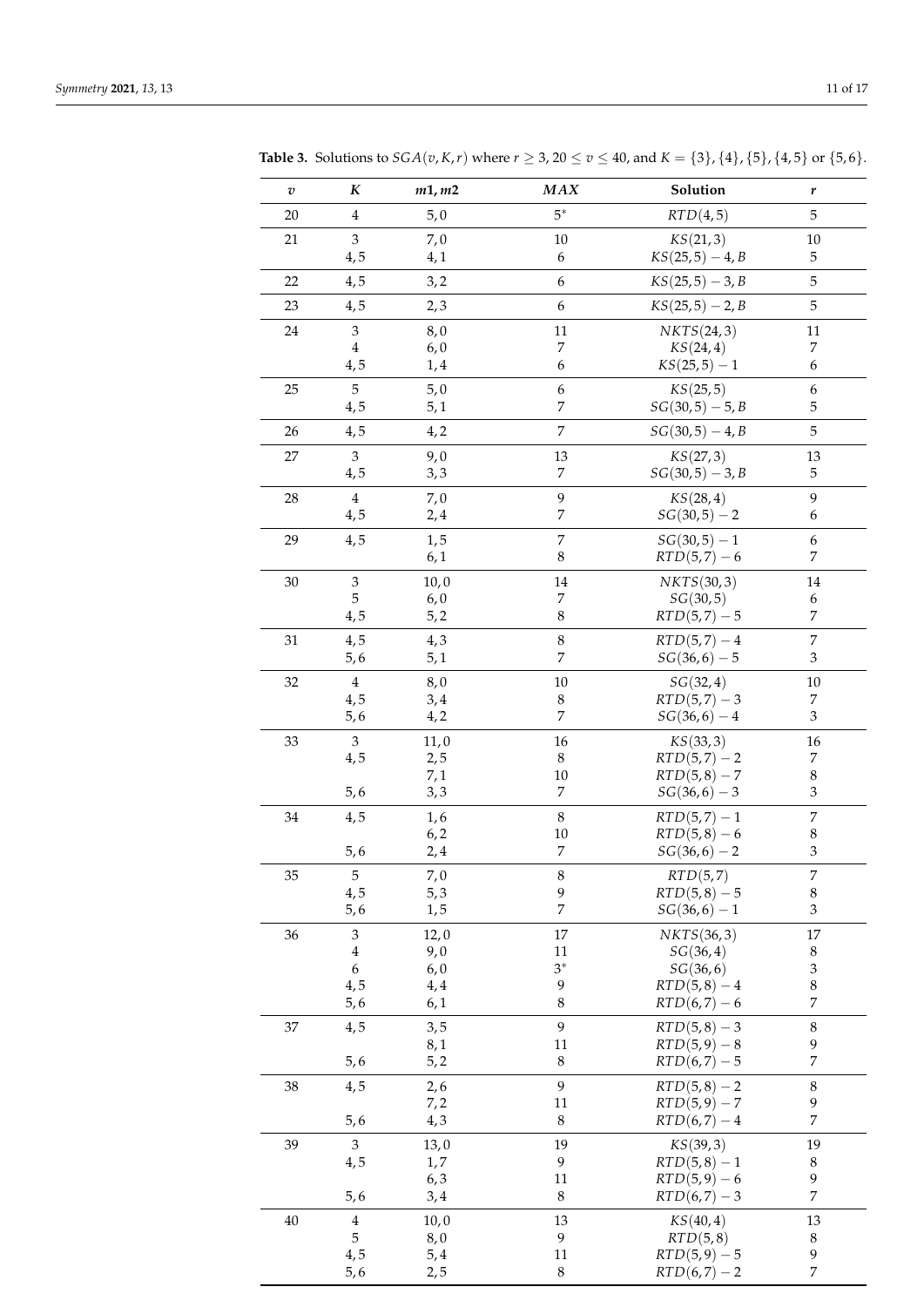| $\boldsymbol{v}$ | $\boldsymbol{K}$ | m1, m2 | MAX     | Solution          | r                |
|------------------|------------------|--------|---------|-------------------|------------------|
| 41               | 4,5              | 4,5    | $11\,$  | $RTD(5,9) - 4$    | 9                |
|                  |                  | 9,1    | 12      | $KS(40, 4) + 1$   | 9                |
|                  | 5, 6             | 1,6    | $\,8\,$ | $RTD(6,7) - 1$    | 7                |
|                  |                  | 7,1    | 9       | $RTD(6,8) - 7$    | $\,$ 8 $\,$      |
| $42\,$           | $\mathfrak{Z}$   | 14,0   | 20      | NKTS(42,3)        | 20               |
|                  | 6                | 7,0    | $\,8\,$ | RTD(6,7)          | 7                |
|                  | 4,5              | 3,6    | 11      | $RTD(5,9) - 3$    | 9                |
|                  |                  | 8, 2   | 12      | $KS(40, 4) + 2$   | 6                |
|                  | 5, 6             | 6, 2   | 9       | $RTD(6,8) - 6$    | 8                |
| 43               | 4,5              | 2,7    | 11      | $RTD(5,9) - 2$    | 9                |
|                  |                  | 7,3    | 12      | $KS(40, 4) + 3$   | 5                |
|                  | 5, 6             | 5,3    | 9       | $RTD(6, 8) - 5$   | 8                |
| 44               | $\overline{4}$   | 11,0   | 14      | $RTD(5, 11) - 11$ | 11               |
|                  | 4,5              | 1, 8   | 11      | $RTD(5,9) - 1$    | 9                |
|                  |                  | 6,4    | 12      | $SG(50, 5) - 6$   | $\boldsymbol{7}$ |
|                  | 5,6              | 4,4    | 9       | $RTD(6, 8) - 4$   | $\,8\,$          |
| 45               | 3                | 15,0   | 22      | KS(45,3)          | 22               |
|                  | 5                | 9,0    | 11      | RTD(5,9)          | 9                |
|                  | 4,5              | 5, 5   | 12      | $SG(50,5) - 5$    | $\overline{7}$   |
|                  |                  | 10,1   | 14      | $RTD(5, 11) - 10$ | 11               |
|                  | 5, 6             | 3, 5   | 9       | $RTD(6, 8) - 3$   | 8                |
| 46               | 4,5              | 4,6    | 12      | $SG(50,5) - 4$    | $\overline{7}$   |
|                  |                  | 9,2    | 13      | $RTD(5, 11) - 9$  | 11               |
|                  | 5,6              | 2,6    | 9       | $RTD(6,8) - 2$    | $\,8\,$          |
|                  |                  | 8,1    | $10\,$  | $RTD(6,9) - 8$    | 9                |
| 47               | 4,5              | 3,7    | 12      | $SG(50,5) - 3$    | $\overline{7}$   |
|                  |                  | 8,3    | 13      | $RTD(5, 11) - 8$  | 11               |
|                  | 5,6              | 1,7    | 9       | $RTD(6,8) - 1$    | 8                |
|                  |                  | 7,2    | 10      | $RTD(6, 9) - 7$   | 9                |
| 48               | $\mathfrak{Z}$   | 16,0   | 23      | NKTS(48,3)        | 23               |
|                  | 4                | 12,0   | 15      | RTD(4, 12)        | 12               |
|                  | 6                | 8,0    | 9       | RTD(6,8)          | $\,8\,$          |
|                  | 4,5              | 2, 8   | 12      | $SG(50,5) - 2$    | $\overline{7}$   |
|                  |                  | 7,4    | 13      | $RTD(5, 11) - 7$  | 11               |
|                  | 5, 6             | 6, 3   | $10\,$  | $RTD(6,9)-6$      | 9                |
| 49               | $\overline{7}$   | 7,0    | 8       | KS(49,7)          | 8                |
|                  | 4,5              | 1,9    | 12      | $SG(50,5) - 1$    | $\overline{7}$   |
|                  |                  | 6, 5   | 13      | $RTD(5, 11) - 6$  | 11               |
|                  |                  | 11,1   | 15      | $RTD(5, 12) - 11$ | 12               |
|                  | 5, 6             | 5,4    | 10      | $RTD(6, 9) - 5$   | 9                |
| 50               | $\mathbf 5$      | 10,0   | 12      | SG(50, 5)         | $\overline{7}$   |
|                  | 4,5              | 5,6    | 13      | $RTD(5, 11) - 5$  | $11\,$           |
|                  |                  | 10, 2  | 15      | $RTD(5, 12) - 10$ | 12               |

<span id="page-11-0"></span>**Table 4.** Solutions to  $SGA(v, K, r)$  where  $r \geq 3$ ,  $41 \leq v \leq 50$  and  $K = \{3\}$ ,  $\{4\}$ ,  $\{5\}$ ,  $\{6\}$ ,  $\{7\}$ ,  $\{4, 5\}$ or  $\{5, 6\}.$ 

### **5. Good, Balanced Allocation Schedules**

In this section, we return to our original question: how to create good, balanced allocation schedules. Specifically, we want to create allocation schedules that satisfy the conditions of Definition [1.](#page-2-0) All of the allocation schedules can be obtained from our website (see Section [6\)](#page-13-0) for as many rounds as required, up to the maximum number considered.

 $5,6$  4, 5 10  $RTD(6,9)-4$  9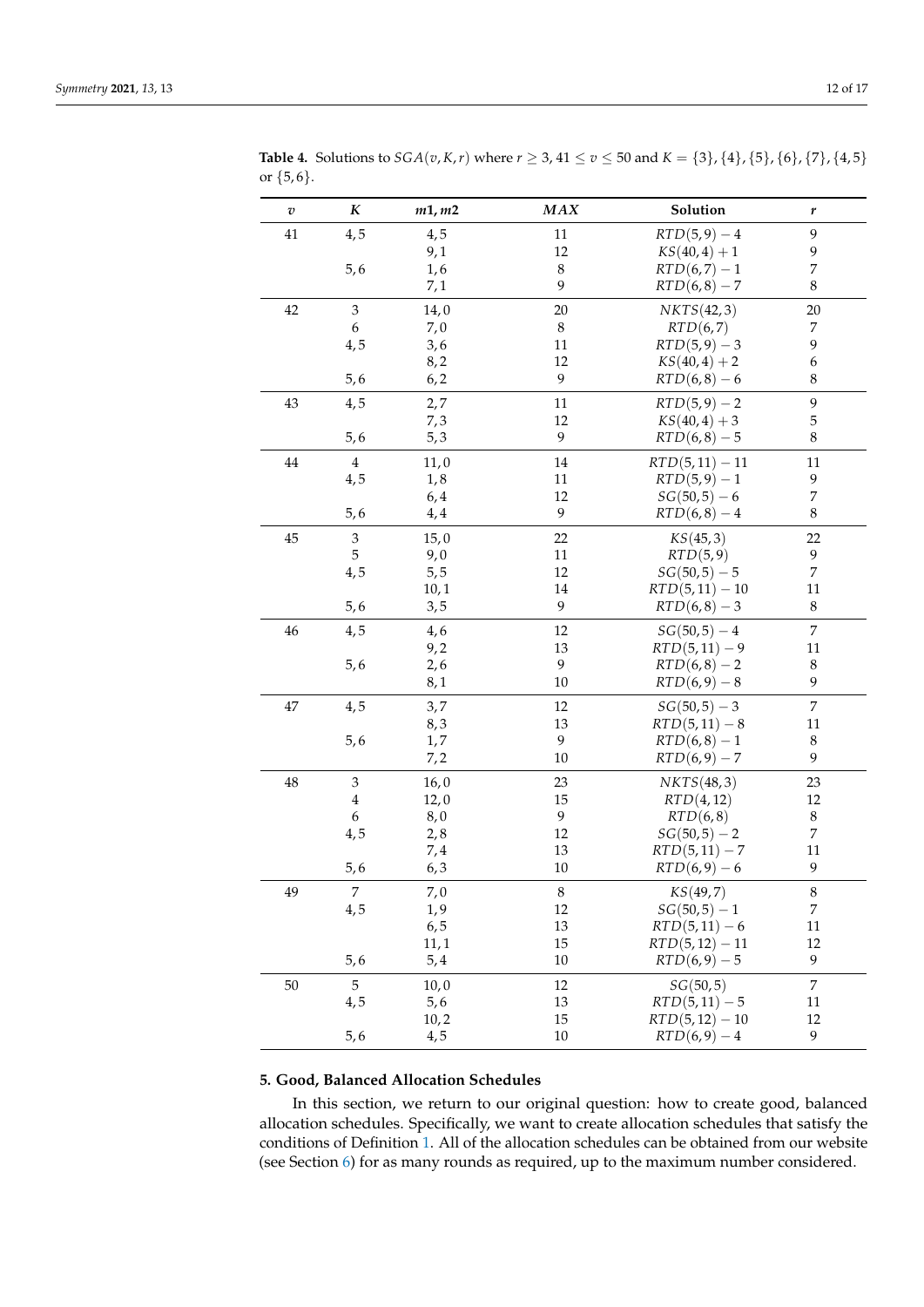#### <span id="page-12-0"></span>*5.1. At Most Eleven Participants*

When the number of participants *v* is smaller than 12, then, unless  $v = 9$ , we cannot create allocations without allowing groups of size 2. If *v* is 3 or 5, there is no solution unless some groups have size 1, which contradicts the point of using groups, so we ignore those cases. The case  $v = 4$ , with 2 groups of size 2 for 3 rounds, is trivial. A solution for each of the cases  $6 \le v \le 12$  is obtained by considering  $SGA(v, K, r)$  solutions, using the techniques described in Section [4.1](#page-4-0) (but in this case, relaxing the constraints on group (block) sizes). For each value of *v*, we consult Table [5](#page-12-2) below. For example, for  $v = 6$ , we can only have 3 groups of size 2 in each round of our allocation schedule, because any allocation schedule must match up to a design listed in the table. From the table we see that such an allocation is available, how it is constructed (using a solution available for *SG*(6,2)) and that the solution provides an allocation schedule consisting of 5 rounds.

Allocation schedules for other values of  $v \leq 11$  are obtained in a similar way.

| $\boldsymbol{v}$ | K              | m1, m2 | <b>MAX</b>     | Solution           | r |
|------------------|----------------|--------|----------------|--------------------|---|
| 6                | $\overline{2}$ | 3,0    | 5              | SG(6,2)            | 5 |
| 7                | 2,3            | 2,1    | $\overline{4}$ | $KS(9,3) - 2, B$   | 3 |
| 8                | $\mathcal{L}$  | 4,0    | 7              | SG(8, 2)           | 7 |
|                  | 2,3            | 1, 2   | 4              | $KS(9,3) - 1$      | 4 |
| 9                | 3              | 3,0    | 4              | KS(9,3)            | 4 |
|                  | 2,3            | 3,1    | 6              | $SG(8,2) + 1$      | 4 |
| 10               | $\mathcal{P}$  | 5      | 9              | SG(10, 2)          | 9 |
|                  | 2,3            | 2,2    | 5              | $SG(8,2) + 2$      | 4 |
| 11               | 2,3            | 1,3    | 5              | $KS(16, 4) - 5, B$ | 4 |
|                  |                | 4,1    |                | $SG(10,2) + 1$     | 5 |

<span id="page-12-2"></span>**Table 5.** Solutions to  $SGA(v, K, r)$  where  $r \ge 3$ ,  $6 \le v < 12$  and  $K = \{2\}, \{3\}$  or  $\{2, 3\}.$ 

#### *5.2. Between Twelve and Nineteen Participants*

Now, we can insist that groups have a size of at least 3. In all cases, groups must have size 3 or 4 and we can obtain solutions up to *r* rounds by considering the solutions to *SGA*(*v*, *K*,*r*) indicated in Table [2.](#page-9-1)

### *5.3. Between Twenty and Fifty Participants*

For all values of  $v \geq 20$ , there is at least one allocation schedule for which all groups have a size of at least 4. For this reason, we no longer consider groups of size 3 unless 3 divides the number of participants, and there is an allocation schedule for which all blocks have size 3. Good, balanced allocation schedules can be obtained from the *SGA*(*v*, *K*,*r*) solutions listed in Tables [3](#page-10-0) and [4.](#page-11-0)

#### <span id="page-12-1"></span>*5.4. More than Fifty Participants*

It would be tempting to continue constructing tables of solutions for larger and larger numbers of participants. Indeed, we use solutions constructed in this way for allocation schedules provided by our web-based tool (see Section [6\)](#page-13-0). These currently include all good balanced allocations for up to 70 participants and some for larger numbers of participants. However, generating solutions in this way for large numbers of participants is not necessary. We do not, after all, require a best possible solution (in terms of number of rounds), rather, we need a single solution for which a reasonable number of rounds is possible. A simpler solution is to divide the participants into two roughly equal sized cohorts. We can then glue together allocations for the two smaller numbers of participants to achieve an allocation for all participants. We cannot guarantee that there will be only two block sizes in this case, but we can try to minimise the number of different block sizes.

Example [5](#page-7-1) in Section [4.1](#page-4-0) illustrates this approach.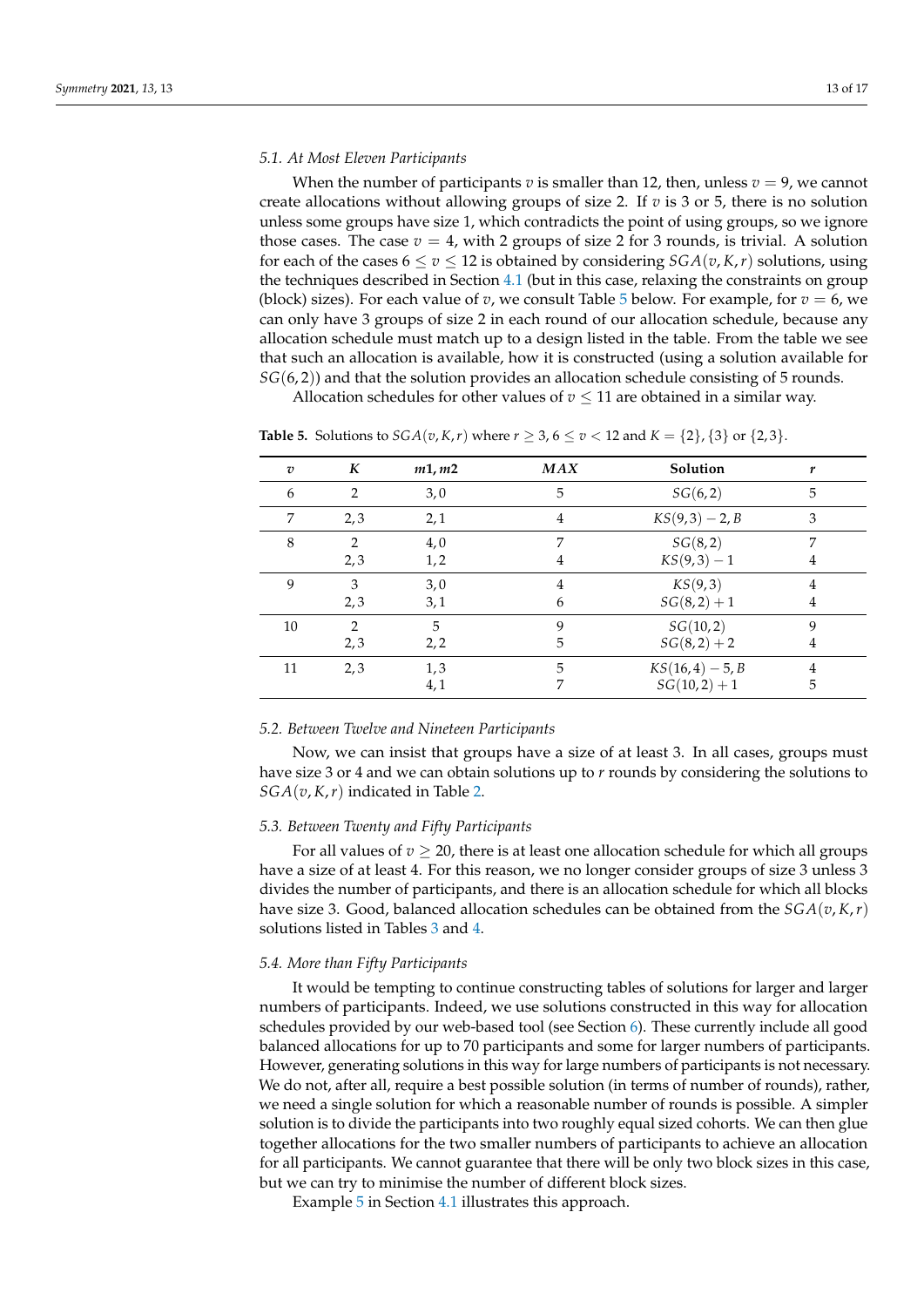## <span id="page-13-0"></span>**6. Obtaining Solutions from Our Website**

Over 270 balanced allocations for between 6 and 85 participants are currently indexed on our website [http://www.dcs.gla.ac.uk/~alice/.](http://www.dcs.gla.ac.uk/~alice/) This includes all good, balanced allocation schedules for up to 70 participants and some additional schedules for larger numbers of participants. We will continue to add solutions as they are generated. Visitors can specify the number of participants and the number of rounds and all corresponding allocation schedules are shown. The allocations will have varying group sizes. They are displayed as comma-separated lists which can be exported as plain-text. Alternatively, users can provide a list of email addresses to translate the allocations for their participants. In Zoom, when setting the breakout room assignments, hosts can import a list of email addresses to automatically assign participants. When a list of usernames is imported to our website, a file suitably formatted for assignment on Zoom is provided.

#### **7. Discussion**

We have identified a topical problem of allocating participants to breakout rooms when using online meeting software solutions such as Zoom and Microsoft Teams. Specifically, we have investigated how to schedule sequences of rounds in a balanced way, whereby no two participants appear in a group together more than once. By additionally imposing the constraints that group sizes should differ by at most one and each round should have the same distribution of group sizes, we have defined a new combinatorial structure, namely a variant of the social golfer problem (*SGP*), which we have called the social golfer problem with adjacent group sizes (*SGA*).

In the context of breakout rooms, groups of sizes 4–6 are preferable, so we have imposed additional constraints in this instance, and generated solutions for as many rounds as we can, using either available solutions for SGP, known constructions for Kirkman systems, nearly Kirkman systems and resolvable transversal designs, or by adding or removing points from such structures. We have provided an online resource so that our solutions can be available to all.

There is plenty of scope for additional contribution to the investigation of *SGA*. Outside of the particular application of breakout rooms, there is no restriction on the particular sizes of the groups (as long as the other properties are satisfied). For example, for  $v = 43$ , there are *SGA* solutions for group sizes 6 and 7 (where each round has 6 groups of size 6 and one of size 7), which we do not consider here. In addition, our methods can be extended for increasing numbers of participants, and for any *SGA* instance, the upper bound on the number of rounds possible could be refined, often by using simple counting methods. Solutions with a number of rounds closer to the upper bound could be found using more specific constructions or instances from combinatorial design theory (e.g., constructions for class-uniformly resolvable pairwise balanced designs with two block sizes, and pairwise balanced designs [\[52,](#page-15-26)[53\]](#page-15-27)). Alternatively, constraint programming or SAT solving techniques, such as those used to find maximal solutions to *SGP* could be used to find solutions with more rounds.

The *SGP* has many practical applications, such as encoding, encryption and covering problems, as well as a wide range of scheduling problems. Our novel concept of *SGA* will allow these applications to be extended to situations in which unequal group sizes are required.

Our allocation schedules treat all participants equally—i.e., we do not consider ability or roles within a classroom (we cannot insist, for example, that an A-grade student is present in every group, or that no two struggling students appear in a group together). The composition of groups is important [\[54\]](#page-15-28) and there is evidence to suggest that mixed ability groups are associated with positive educational and developmental outcomes [\[55](#page-16-0)[,56\]](#page-16-1), but we acknowledge that the opposite may also be the case [\[57\]](#page-16-2), and that it may be advantageous to assign a student with particular learning needs to a particular group. It would be possible to modify our approach to accommodate these additional constraints, but this is left as future work.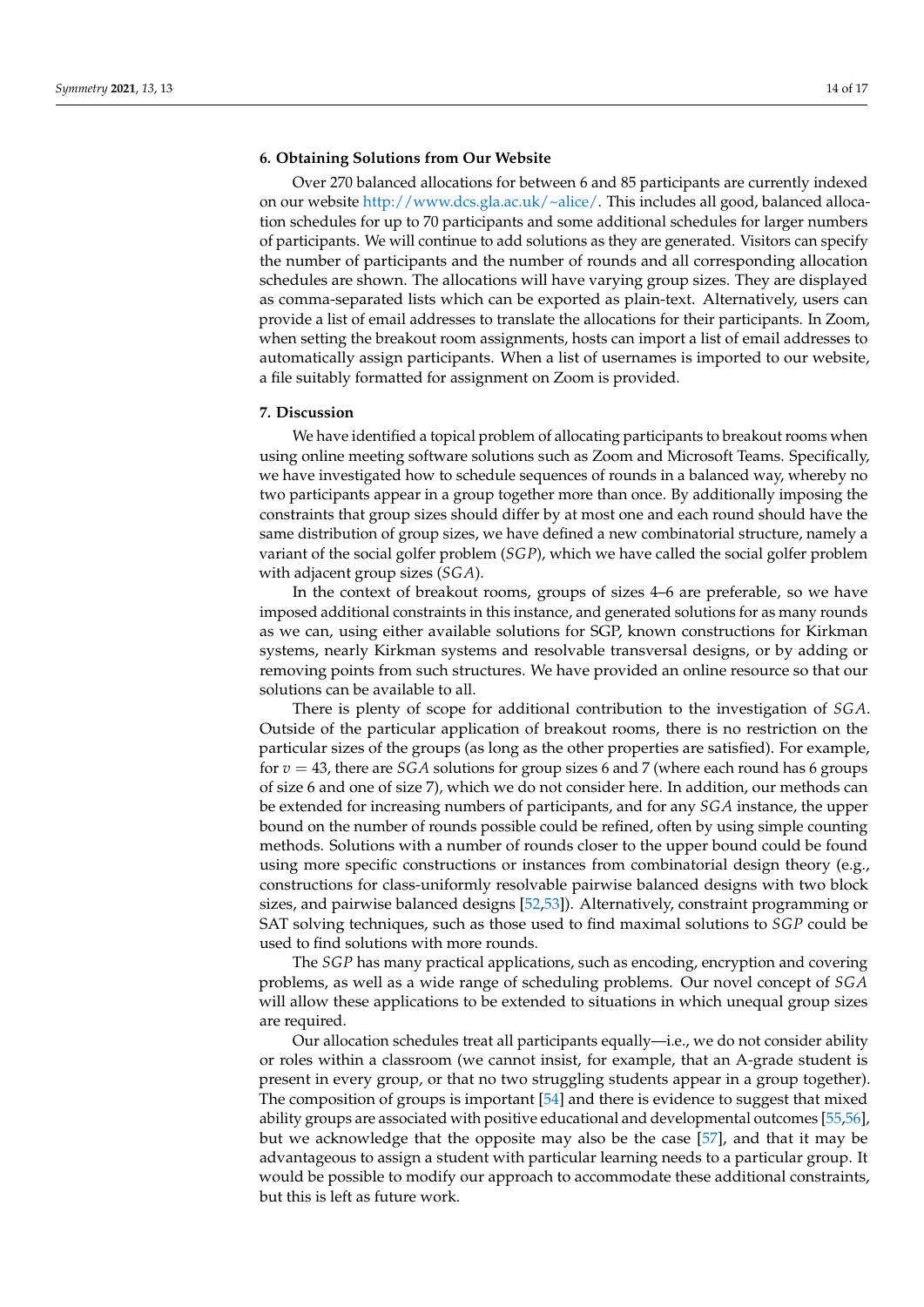**Author Contributions:** Writing—original draft preparation, A.M., M.B., W.K.; writing—review and editing, A.M., M.B., W.K., I.V. and H.C.P.; Methodology, A.M., M.B.; software, A.M., W.K., I.V.; Data curation, I.V., Investigation, A.M., M.B., W.K., I.V., H.C.P. All authors have read and agreed to the published version of the manuscript.

**Funding:** William Kavanagh and Ivaylo Valkov were supported by the EPSRC Doctoral Training Partnership award EP/M508056/1 and EPSRC grant EP/N007565/1 respectively.

**Conflicts of Interest:** The authors declare no conflict of interest.

#### **References**

- <span id="page-14-0"></span>1. Chase, J.D.; Okie, E.G. Combining cooperative learning and peer instruction in introductory Computer Science. In Proceedings of the Thirty-First SIGCSE Technical Symposium on Computer Science Education (SIGCSE '00), Austin, TX, USA, 8–12 March 2000; ACM: New York, NY, USA, 2000; pp. 372–376.
- <span id="page-14-1"></span>2. Laal, M.; Ghodsi, S.M. Benefits of collaborative learning. *Procedia Soc. Behav. Sci.* **2012**, *31*, 486–490. [\[CrossRef\]](http://dx.doi.org/10.1016/j.sbspro.2011.12.091)
- <span id="page-14-2"></span>3. Gokhale, A.A. Collaborative learning enhances critical thinking. *J. Technol. Educ.* **1995**. . [\[CrossRef\]](http://dx.doi.org/10.21061/jte.v7i1.a.2)
- <span id="page-14-3"></span>4. Kreijns, K.; Kirschner, P.A.; Jochems, W. Identifying the pitfalls for social interaction in computer-supported collaborative learning environments: A review of the research. *Comput. Hum. Behav.* **2003**, *19*, 335–353. [\[CrossRef\]](http://dx.doi.org/10.1016/S0747-5632(02)00057-2)
- <span id="page-14-4"></span>5. Mendo-Lázaro, S.; León-del Barco, B.; Felipe-Castaño, E.; Polo-del Río, M.; Iglesias-Gallego, D. Cooperative Team Learning and the Development of Social Skills in Higher Education: The Variables Involved. *Front. Psychol.* **2018**, *9*, 1536. [\[CrossRef\]](http://dx.doi.org/10.3389/fpsyg.2018.01536) [\[PubMed\]](http://www.ncbi.nlm.nih.gov/pubmed/30186208)
- <span id="page-14-5"></span>6. Akçayir, G.; Akçayir, M. The flipped classroom: A review of its advantages and challenges. *Comput. Educ.* **2018**, *126*, 334–345. [\[CrossRef\]](http://dx.doi.org/10.1016/j.compedu.2018.07.021)
- <span id="page-14-6"></span>7. Bishop, J.L.; Verleger, M.A. The flipped classroom: A survey of the research. In Proceedings of the ASEE National Conference Proceedings, Atlanta, GA, USA, 23–26 June 2013; Volume 30, pp. 1–18.
- <span id="page-14-7"></span>8. Bhagat, K.K.; Chang, C.N.; Chang, C.Y. The impact of the flipped classroom on mathematics concept learning in high school. *J. Educ. Technol. Soc.* **2016**, *19*, 134–142.
- <span id="page-14-8"></span>9. Wanner, T.; Palmer, E. Personalising learning: Exploring student and teacher perceptions about flexible learning and assessment in a flipped university course. *Comput. Educ.* **2015**, *88*, 354–369. [\[CrossRef\]](http://dx.doi.org/10.1016/j.compedu.2015.07.008)
- <span id="page-14-9"></span>10. Eichler, J.F.; Peeples, J. Flipped classroom modules for large enrollment general chemistry courses: A low barrier approach to increase active learning and improve student grades. *Chem. Educ. Res. Pract.* **2016**, *17*, 197–208. [\[CrossRef\]](http://dx.doi.org/10.1039/C5RP00159E)
- <span id="page-14-10"></span>11. Ben-Ari, M. Constructivism in Computer Science Education. *J. Comput. Math. Sci. Teach.* **2001**, *20*, 45–73.
- <span id="page-14-11"></span>12. Porter, L.; Bailey Lee, C.; Simon, B.; Zingaro, D. Peer instruction: Do students really learn from peer discussion in computing? In Proceedings of the Seventh International Workshop on Computing Education Research (ICER '11), Providence, RI, USA, 8–9 August 2011; ACM: New York, NY, USA, 2011; pp. 45–52.
- <span id="page-14-12"></span>13. Porter, L.; Bailey, L.; Simon, B. Halving fail rates using peer instruction: A study of four Computer Science courses. In Proceeding of the 44th ACM Technical Symposium on Computer Science Education (SIGCSE'13), Denver, CO, USA, 6–9 March 2013; ACM: New York, NY, USA, 2013; pp. 177–182.
- <span id="page-14-13"></span>14. Simon, B.; Kohanfars, M.; Lee, J.; Tamayo, K.; Cutts, Q. Experience report: Peer instruction in introductory computing. In Proceedings of the 41st ACM Technical Symposium on Computer Science Education (SIGCSE'10), Milwaukee, WI, USA, 10–13 March 2010; ACM: New York, NY, USA, 2010; pp. 341–345.
- 15. Simon, B.; Parris, J.; Spacco, J. How we teach impacts student learning: Peer instruction vs. lecture in CS0. In Proceedings of the 44th ACM Technical Symposium on Computer Science Education (SIGCSE'13), Denver, CO, USA, 6–9 March 2013; ACM: New York, NY, USA, 2013; pp. 41–46.
- <span id="page-14-14"></span>16. Porter, L.; Bouvier, D.; Cutts, Q.; Grissom, S.; Lee, C.; McCartney, R.; Zingaro, D.; Simon, B. A Multi-institutional Study of Peer Instruction in Introductory Computing. In Proceedings of the 47th ACM Technical Symposium on Computing Science Education (SIGCSE'16), Memphis, TN, USA, 2–5 March 2016; ACM: New York, NY, USA, 2016; pp. 358–363.
- <span id="page-14-15"></span>17. Lee, C.B.; Garcia, S.; Porter, L. Can peer instruction be effective in upper-division Computer Science courses? *ACM Trans. Comput. Educ.* **2013**, *13*, 12:1–12:22. [\[CrossRef\]](http://dx.doi.org/10.1145/2499947.2499949)
- <span id="page-14-16"></span>18. Barr, M.; Nabi, S.W.; Somerville, D. Online Delivery of Intensive Software Engineering Education During the COVID-19 Pandemic. In Proceedings of the 2020 IEEE 32nd Conference on Software Engineering Education and Training (CSEE&T), Munich, Germany, 9–12 November 2020.
- <span id="page-14-17"></span>19. Keller, R.T. Predictors of the Performance of Project Groups in R & D Organizations. *Acad. Manag. J.* **1986**, *29*, 715–726.
- 20. Gibbs, G. *The Assessment of Group Work: Lessons from the Literature*; *Assessment Standards Knowledge Exchange*; Oxford Brookes University: Oxford, UK, 2009; pp. 1–17.
- <span id="page-14-18"></span>21. Kooloos, J.; Klaassen, T.; Vereijken, M.; Van Kuppeveld, S.; Bolhuis, S.; Vorstenbosch, M. Collaborative group work: Effects of group size and assignment structure on learning gain, student satisfaction and perceived participation. *Med Teach.* **2011**, *33*, 983–988. [\[CrossRef\]](http://dx.doi.org/10.3109/0142159X.2011.588733) [\[PubMed\]](http://www.ncbi.nlm.nih.gov/pubmed/22225436)
- <span id="page-14-19"></span>22. Colbourn, C.; Dinitz, J. (Eds.) *Handbook of Combinatorial Designs*, 2nd ed.; CRC Press: New York, NY, USA, 2007.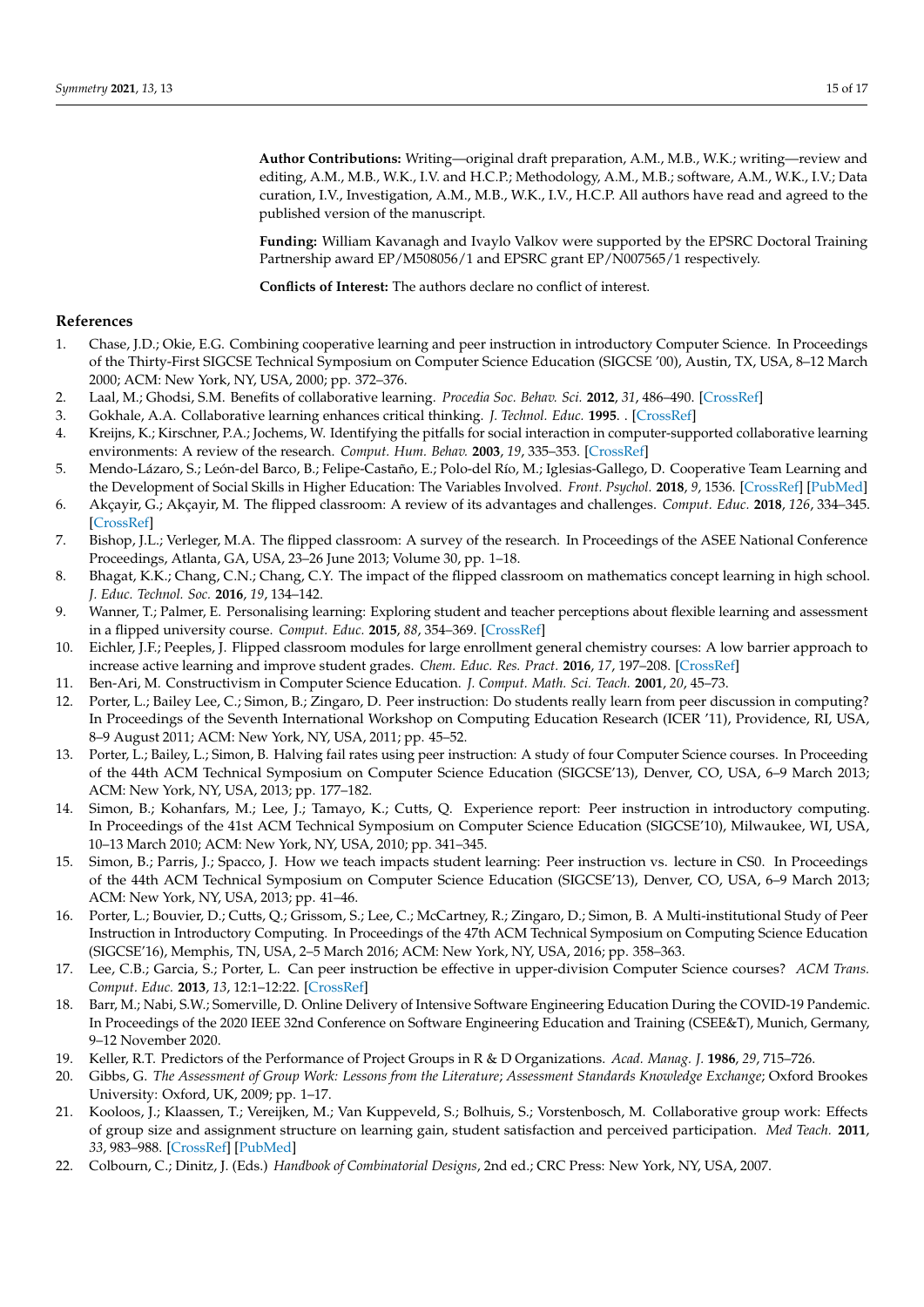- <span id="page-15-0"></span>23. Smith, B. Reducing Symmetry in a Combinatorial Design problem. In Proceedings of the Third International Workshop on Integration of AI and OR Techniques in Constraint Programming for Combinatorial Optimization Problems (CPAIOR'01), Kent, UK, 8–10 April 2001; pp. 351–359.
- 24. Focacci, F.; Milano, M. Global Cut Frame-work for Removing Symmetries. In Proceedings of the International Conference on Principles and Practice of Constraint Programming (CP 2001), Paphos, Cyprus, 26 November–1 December 2001; pp. 75–92.
- <span id="page-15-4"></span>25. Petrie, K.; Smith, B.; Yorke-Smith, N. Dynamic symmetry breaking in constraint programming and linear programming hybrids. In Proceedings of the European Starting AI Researcher Symposium, Valencia, Spain, 23–24 August 2004.
- 26. Donaldson, A.F.; Miller, A.; Calder, M. Comparing the use of symmetry in constraint processing and model checking. In Proceedings of the 4th International Workshop on Symmetry and Constraint Satisfaction Problems, Toronto, ON, Canada, 27 September 2004; pp. 18–25.
- 27. Gent, I.; Kelsey, T.; Linton, S.; McDonald, I.; Miguel, I.; Smith, B. Conditional Symmetry Breaking. In Proceedings of the International Conference on Principles and Practice of Constraint Programming (CP 2005), Sitges, Spain, 1–5 October 2005; pp. 256–270.
- <span id="page-15-1"></span>28. Gent, I.P.; Petrie, K.; Puget, J.F. *Handbook of Constraint Programming, Chapter Symmetry in Constraint Programming*; Elsevier: Oxford, UK, 2006.
- <span id="page-15-3"></span><span id="page-15-2"></span>29. Triska, M. Solution Methods for the Social Golfer Problem. Master's Thesis, Technische Universität Vienna, Vienna, Austria, 2008. 30. Harvey, W. CSPLib Problem 010: Social Golfers Problem. Available online: <http://www.csplib.org/Problems/prob010> (accessed on 12 December 2020).
- <span id="page-15-5"></span>31. Barnier, N.; Brisset, P. Solving the Kirkman's Schoolgirl Problem in a Few Seconds. In Proceedings of the 8th International Conference on Principles and Practice of Constraint Programming (CP 2002), Ithaca, NY, USA, 9–13 September 2002; pp. 477–491.
- <span id="page-15-6"></span>32. Dotú, I.; Van Hentenryck, P. Scheduling social golfers locally. In *Lecture Notes in Computing Science, Proceedings of the 2nd International Conference on Integration of AI and OR Techniques in Constraint Programming for Combinatorial Optimization Problems, Prague, Czech Republic, 31 May–1 June 2005*; Springer Berlin, Germany, 2005; Volume 3524, pp. 155–167.
- <span id="page-15-7"></span>33. Gent, I.; Lynce, I. A SAT encoding for the social golfer problem. In Proceedings of the IJCAI'05 Workshop on Modelling and Solving Problems with Constraints, Edinburgh, Scotland, 30 July–5 August 2005.
- <span id="page-15-8"></span>34. Triska, M.; Musliu, N. An improved SAT formulation for the social golfer problem. *Ann. Oper. Res.* **2010**, *194*, 427–438. [\[CrossRef\]](http://dx.doi.org/10.1007/s10479-010-0702-5)
- <span id="page-15-9"></span>35. Law, Y.C.; Lee, J.H. Global Constraints for Integer and Set Value Precedence. In Proceedings of the International Conference on Principles and Practice of Constraint Programming (CP 2004), Toronto, ON, Canada, 27 September–1 October 2004; pp. 362–376.
- <span id="page-15-10"></span>36. Liu, K.; Löffler.; Hofstedt, P. Solving the Social Golfers Problems by Constraint Programming in Sequential and Parallel. In Proceedings of the 11th International Conference on Agents and Artificial Intelligence (ICAART 2019), Prague, Czech Republic, 19–21 February 2019; Volume 2, pp. 29–39.
- <span id="page-15-11"></span>37. Triska, M.; Musliu, N. An effective greedy heuristic for the Social Golfer Problem. *Ann. Oper. Res.* **2012**, *194*, 413–425. [\[CrossRef\]](http://dx.doi.org/10.1007/s10479-011-0866-7)
- <span id="page-15-12"></span>38. Higazy, M.; El-Mesady, A.; Mohammed, M.S. On Graph-Orthogonal Arrays by Mutually Orthogonal Graph Squares. *Symmetry* **2020**, *12*, 1895. [\[CrossRef\]](http://dx.doi.org/10.3390/sym12111895)
- <span id="page-15-13"></span>39. Kirkman, T. On a problem in combinatorics. *Camb. Dublin Math. J.* **1847**, *2*, 191–204.
- <span id="page-15-14"></span>40. Ray-Chaudhuri, D.; Wilson, R. Solution of Kirkman's school girl problem. *Proc. Symp. Pure Math.* **1971**, *19*, 187–203.
- <span id="page-15-15"></span>41. Harvey, W.; Winterer, T. Solving the MOLR and Social Golfers Problems. In *Lecture Notes in Computing Science, Proceedings of Constraints Programming (CP 2005), Sitges, Spain, 1–5 October 2005*; Springer: Berlin, Germany, 2005; Volume 3709, pp. 286–300.
- <span id="page-15-16"></span>42. Pegg, E. Math Games: Social Golfer Problem. Available online: [http://www.mathpuzzle.com/MAA/54-Golf%20Tournaments/](http://www.mathpuzzle.com/MAA/54-Golf%20Tournaments/mathgames_08_14_07.html) [mathgames\\_08\\_14\\_07.html](http://www.mathpuzzle.com/MAA/54-Golf%20Tournaments/mathgames_08_14_07.html) (accessed on 14 December 2020).
- <span id="page-15-17"></span>43. Harvey, W. CSPLib Problem 010: Social Golfers Problem, Results. Available online: [http://www.csplib.org/Problems/prob010](http://www.csplib.org/Problems/prob010/results/) [/results/](http://www.csplib.org/Problems/prob010/results/) (accessed on 14 December 2020).
- <span id="page-15-18"></span>44. Zhu, L. Some recent developments on BIBDs and related designs. *Discret. Math.* **1993**, *123*, 189–214. [\[CrossRef\]](http://dx.doi.org/10.1016/0012-365X(93)90016-M)
- <span id="page-15-19"></span>45. Furino, S.; Miao, Y.; Yin, J. *Frames and Resolvable Designs*; CRC Press: Boca Raton, FL, USA, 1996.
- <span id="page-15-20"></span>46. Kageyama, S. A Survey of Reolvable Solutions of Balanced Incomplete Block Designs. *Int. Stat. Rev.* **1972**, *40*, 269–273. [\[CrossRef\]](http://dx.doi.org/10.2307/1402466)
- <span id="page-15-21"></span>47. Colbourn, C.; Kaskib, P.; Östergård.; Pike, D.; Pottonen, O. Nearly Kirkman triple systems of order 18 and Hanani triple systems of order 19. *Discret. Math.* **2011**, *311*, 827–834. [\[CrossRef\]](http://dx.doi.org/10.1016/j.disc.2011.02.005)
- <span id="page-15-22"></span>48. Abel, R.; Chan, N.; Colbourn, C.; Lamken, E.; Wang, C.; Wang, J. Doubly Resolvable Nearly Kirkman Triple Systems. *J. Comb. Des.* **2013**, *21*, 342–358. [\[CrossRef\]](http://dx.doi.org/10.1002/jcd.21342)
- <span id="page-15-23"></span>49. Baker, R.; Wilson, R. Nearly Kirkman Triple Systems. *Util. Math.* **1977**, *11*, 289–296.
- <span id="page-15-24"></span>50. Kreher, D.; Ling, A.; Rees, R.; Lam, C. A note on {4}-GDDs of type 2<sup>10</sup> . *Discret. Math.* **2003**, *261*, 373–376. [\[CrossRef\]](http://dx.doi.org/10.1016/S0012-365X(02)00482-X)
- <span id="page-15-25"></span>51. Bose, R.; Shrikhande, S.S.; Parker, E. Further Results on the Construction of Mutually Orthogonal Latin Squares and the Falsity of Euler's Conjecture. *Can. J. Math.* **1960**, *12*, 189–203. [\[CrossRef\]](http://dx.doi.org/10.4153/CJM-1960-016-5)
- <span id="page-15-26"></span>52. Lamken, E.; Rees, R.; Vanstone, S. Class-uniformly resolvable pairwise balanced designs with block sizes two and three. *Discret. Math.* **1991**, *92*, 197–209. [\[CrossRef\]](http://dx.doi.org/10.1016/0012-365X(91)90281-6)
- <span id="page-15-27"></span>53. Dukes, P.; Lamken, E. Constructions and uses of incomplete pairwise balanced designs. *Des. Codes Cryptogr.* **2019**, *87*, 2729–2751. [\[CrossRef\]](http://dx.doi.org/10.1007/s10623-019-00645-6)
- <span id="page-15-28"></span>54. Burini, D.; De Lillo, S. On the Complex Interaction between Collective Learning and Social Dynamics. *Symmetry* **2019**, *11*, 967. [\[CrossRef\]](http://dx.doi.org/10.3390/sym11080967)